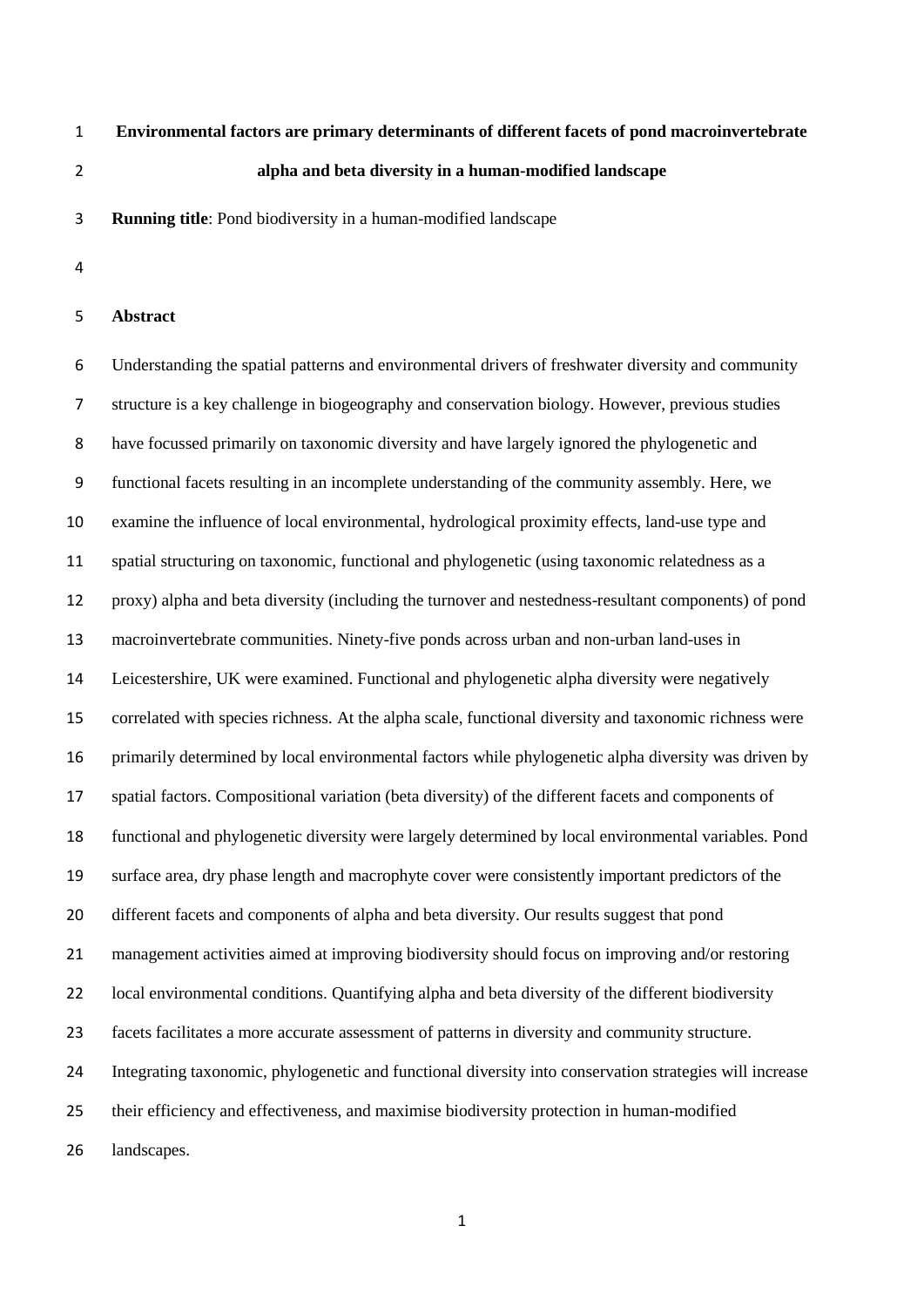**Key Words:** connectivity, functional traits, environmental filtering, macroinvertebrates, pond network, taxonomic distinctness

- 
- **Highlights**

| 31 | $\bullet$ | Functional and taxonomic alpha diversity were determined by local environmental factors    |
|----|-----------|--------------------------------------------------------------------------------------------|
| 32 | $\bullet$ | Functional and phylogenetic beta diversity were determined by local environmental factors. |
| 33 | $\bullet$ | Pond management activities should focus on improving local environmental conditions        |
| 34 | $\bullet$ | Taxonomic, functional and phylogenetic diversity should be integrated into conservation    |
| 35 |           | strategies.                                                                                |

#### **1. Introduction**

 Understanding the spatial patterns and environmental drivers of diversity and community assembly are central to the fields of community ecology, biogeography and conservation biology (Richardson Whittaker, 2010; Socolar et al., 2016; Soininen, 2016). Examining spatial biodiversity patterns has typically been based on taxonomic richness (Ricklefs, 2004; Hill et al., 2018). However, focussing primarily on the taxonomic facet fails to acknowledge that biotic assemblages are composed of taxa with different evolutionary histories and functional roles within ecosystems (Cardoso et al., 2014), which may not provide a complete or comprehensive understanding of the community assembly (Heino and Tolonen, 2017a). Current diversity measures largely ignore the fact that a change in species numbers or environmental conditions can have a significant effect on evolutionary legacy or ecosystem functioning, as taxonomic diversity treats species as evolutionarily equivalent and functionally similar entities (Arnan et al., 2017). Recently, research has begun to recognise that multiple aspects of biodiversity, such as phylogenetic and functional diversity, need to be specifically considered and that in doing so it may provide complementary information to increase our understanding of the mechanisms shaping patterns of biodiversity (Meynard et al., 2011; Cisneros et al., 2015; Heino and Tolonen, 2017b;). Phylogenetic diversity reflects the evolutionary history of an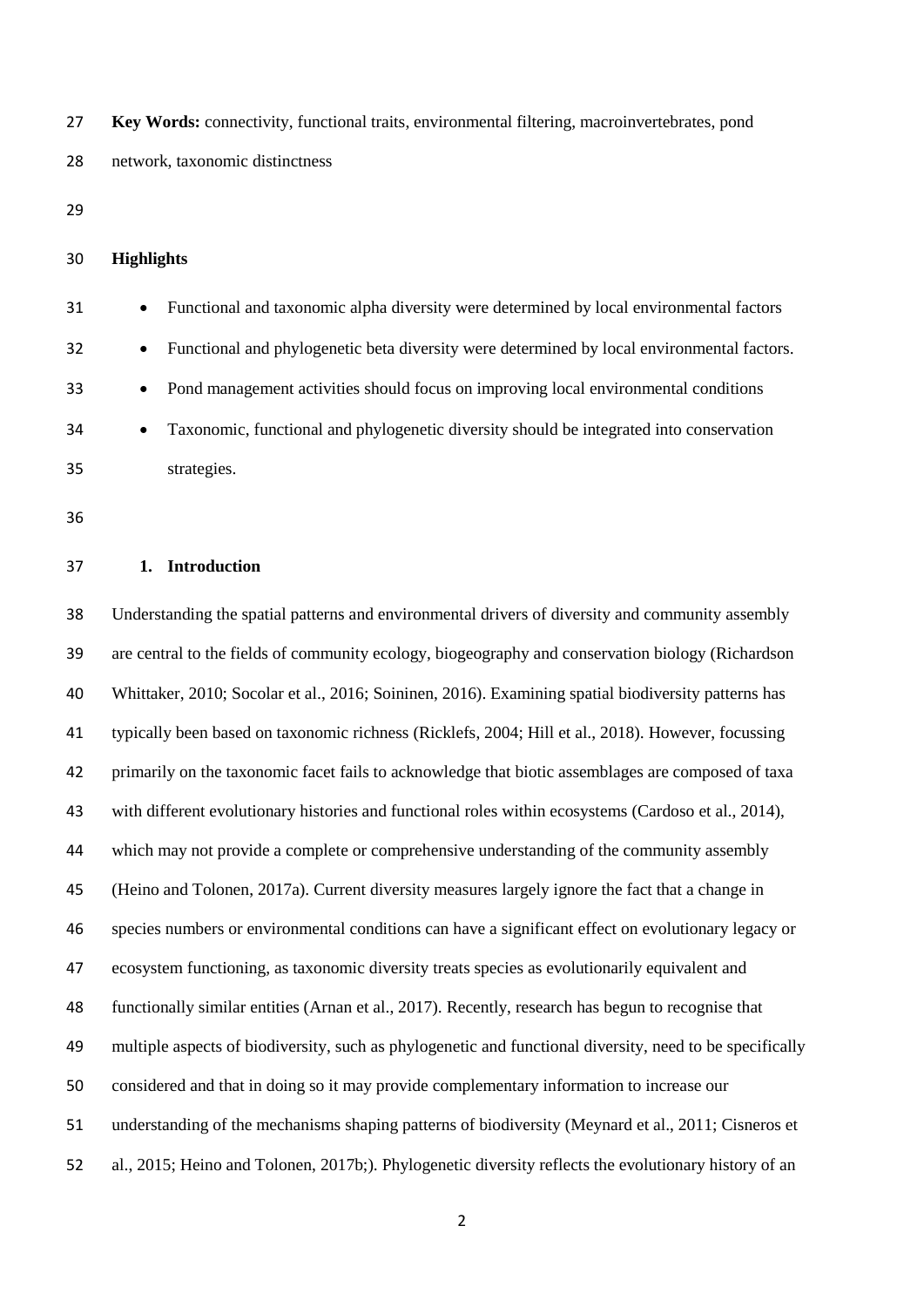ecological community (Webb et al., 2002) and as a result, communities with identical taxonomic diversity may demonstrate significant phylogenetic diversity depending on the evolutionary history of the organisms at specific sites (Cardoso et al., 2014). Functional diversity refers to the aspects of biodiversity that influence ecosystem functioning and incorporates the diversity of phenotypic (morphological and physiological) and ecological traits within a biotic community (Petchey and Gaston, 2006). Both mismatches and congruencies between functional, phylogenetic and taxonomic diversity have been recorded among biotic communities (Devictor et al., 2010). For example, sites with high taxonomic richness may be characterized by low functional diversity, as different taxa among sites may possess similar functional roles (Villeger et al., 2012); while other studies have shown taxonomic richness to be correlated to phylogenetic and functional diversity (Heino and Tolonen 2017a). Incorporating functional and phylogenetic approaches into biodiversity research may provide a greater understanding of ecosystem functioning-environment associations (Dray et al., 2014), variation in community productivity (Cadotte et al., 2009), the resilience of ecosystem functioning (Thornhill et al., 2018), and the evolutionary constraints on patterns in community composition (Webb et al., 2002).

 Biodiversity can be divided into alpha, gamma, and beta diversity (Whittaker, 1960. Gamma diversity represents the total species diversity in the landscape (Whittaker, 1960). Alpha diversity represents the taxonomic richness within an individual (local) site; while beta diversity refers to the compositional variation in communities among sites within a pre-determined area (Whittaker, 1960). Total beta diversity can be further partitioned into nestedness and turnover components (Baselga, 2010). Species turnover refers to the replacement of species from one site to another; while the nestedness component of beta diversity refers to taxa in species poor sites representing a subset of species within high diversity sites (Baselga et al., 2012; Legendre, 2014). In this study, we focussed on alpha and beta diversity, as this enables an understanding of the processes that drive phylogenetic, functional and taxonomic diversity, and compositional variation at the gamma scale (Heino and Tolonen, 2017a, b). At a local (alpha) scale, phylogenetic, functional, and taxonomic diversities have been shown to vary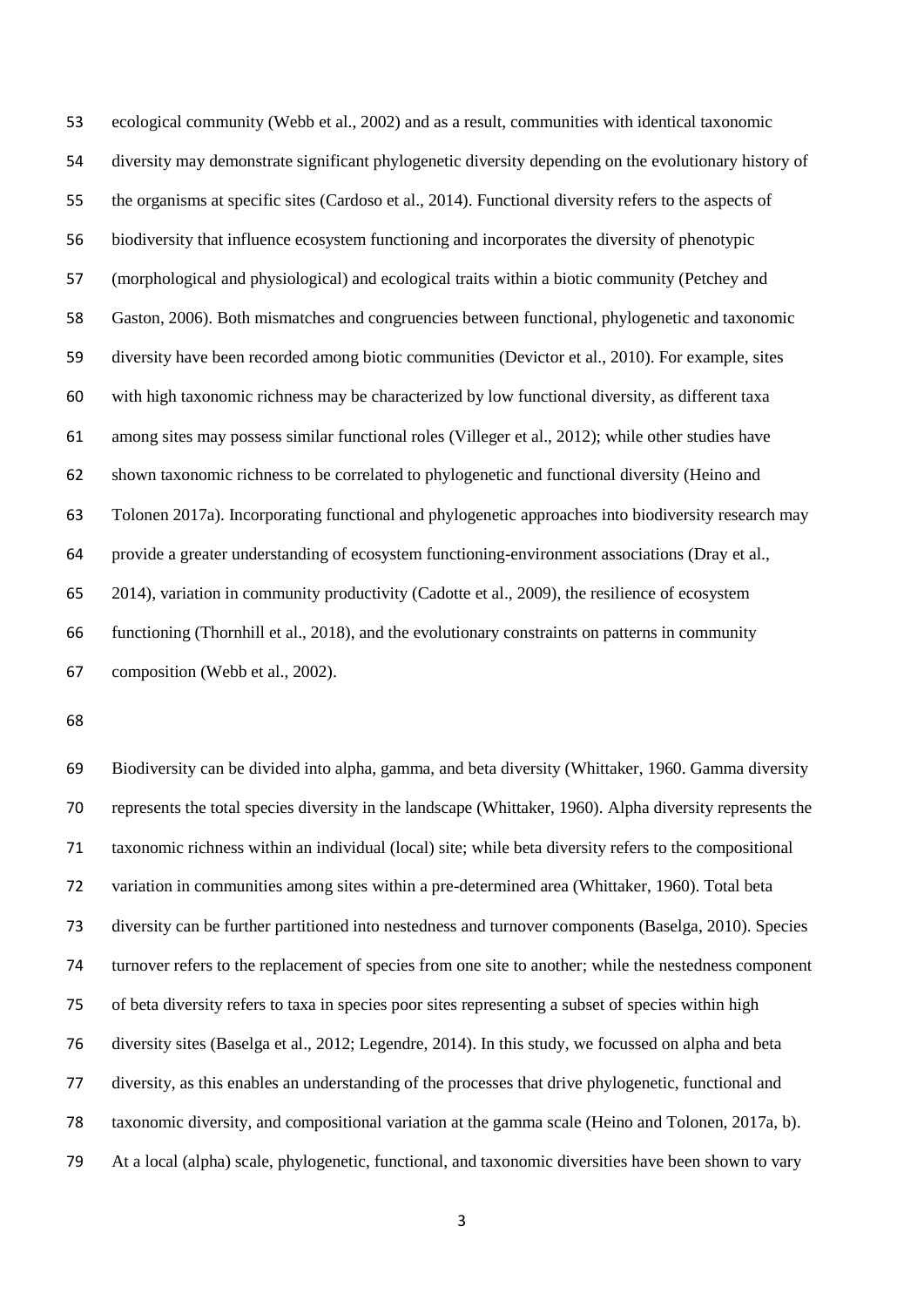slightly and to be significantly influenced by different environmental variables in lentic macroinvertebrate metacommunities (Heino and Tolonen 2017a). Recent pond and lake studies have also found that phylogenetic, functional and taxonomic beta diversity (and their turnover and nestedness components) are typically explained by local environmental factors at the landscape-scale (Gianuca et al., 2017; Heino and Tolonen 2017b). However, at larger scales, spatial variables, such as those associated with dispersal limitation, may explain more of the variation in macroinvertebrate assemblages compared to environmental gradients (Cai et al., 2018). Despite this, to our knowledge no studies have examined the influence of environmental and spatial variables on the turnover and nestedness components of macroinvertebrate phylogenetic and functional beta diversity within pond habitats (defined here as lentic waterbodies <2 ha in area). This approach may further increase our understanding of community assembly processes in small lentic ecosystems (Myers et al. 2013; Gianuca et al., 2018).

 Biodiversity conservation almost exclusively focusses on taxonomic diversity (EC, 1992; Strayer Dudgeon, 2010), despite global environmental changes influencing ecosystem functioning (often independently from changes in taxonomic diversity) and phylogenetic diversity through a loss of evolutionary history and opportunities for future diversification (Devictor et al., 2010). Further, protected areas delineated primarily on taxonomic diversity may be incongruent with sites of high functional or phylogenetic diversity, suggesting that focussing solely on taxonomic diversity for conservation decisions may be based on an incomplete representation of biodiversity (Devictor et al., 2010; Strecker et al., 2011; Arnan et al., 2017). Functional and phylogenetic diversity can be better predictors of ecosystem productivity, vulnerability and stability than taxonomic diversity, and may therefore provide critical information, and contribute to the identification of sites that provide more effective, resilient and comprehensive biodiversity conservation (Strecker et al., 2011). Conservation of pond habitats has been demonstrated to be most effective at the landscape-scale, reflecting the high beta diversity (species turnover) and environmental heterogeneity (Williams et al., 2003; Hill et al., 2017). Examining beta diversity (and the nested and turnover components) of all three facets of pond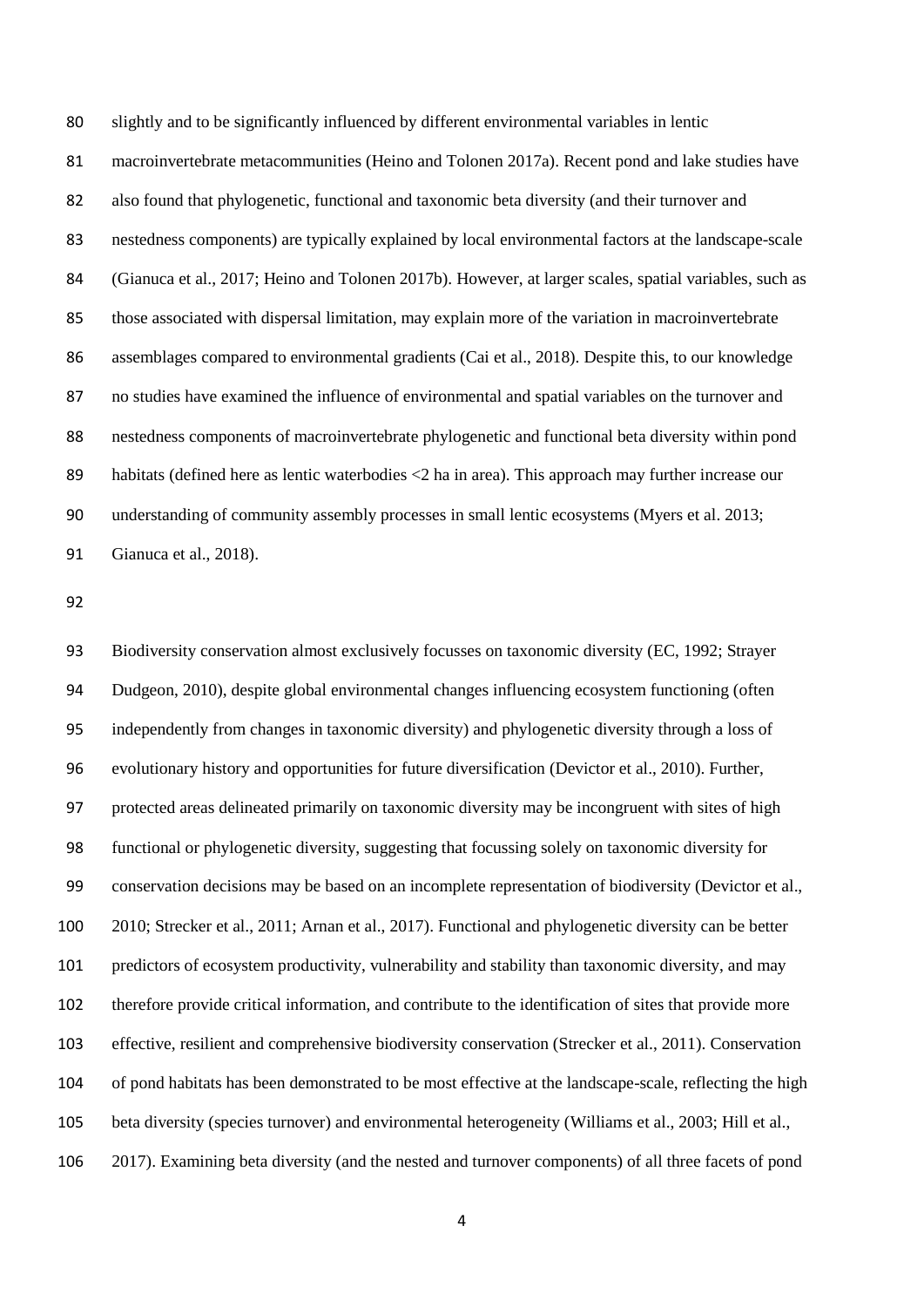diversity could provide additional information required to increase the effectiveness of landscape- scale pond conservation. However, the contribution of functional and phylogenetic alpha and beta diversity to biodiversity conservation remains poorly quantified across freshwater habitats.

 In this study, we examined the relative influence of local environmental and spatial variables on taxonomic, functional and phylogenetic facets of alpha and beta diversity (and their turnover and nestedness-resultant components). We hypothesised: (1) that local environmental factors would overcome the effects of spatial and landscape-type factors for taxonomic, functional and phylogenetic (taxonomic relatedness) alpha diversity, and (2) that local environmental factors would be the most important factor driving phylogenetic (taxonomic relatedness) and functional total beta diversity, and the nestedness-resultant and turnover components of beta diversity, based on the results of previous studies (Heino and Tolonen 2017a; Hill et al., 2017; Gianuca et al 2018; Rocha et al., 2018). Finally, we discuss the implications of the biodiversity-environment and biodiversity-space relationships for ecological conservation and management in human-modified landscapes.

### **2. Materials and Methods**

*2.1 Study area*

124 A total of 95 ponds were studied across a c. 280km<sup>2</sup> area in Leicestershire, UK (for a detailed outline of the study area, see Hill et al., 2017). Ponds selected for study were located in: (1) urban landscapes 126 (Loughborough:  $\sim$ 35 km<sup>2</sup>, approx. population of 60,000) including urban parks, school grounds, roadsides, high density commercial developments (such as sustainable urban drainage ponds in city centres and industrial areas) and domestic gardens, and (2) non-urban landscapes including floodplain meadows (located in nature reserves protected for nature conservation), woodland (oak or mixed woodland - oak, silver birch, alder and European ash) and agricultural land (dominated by one or two crops such as rapeseed or wheat). Considerable variability in environmental characteristics was recorded among the ponds selected for study (Table 1).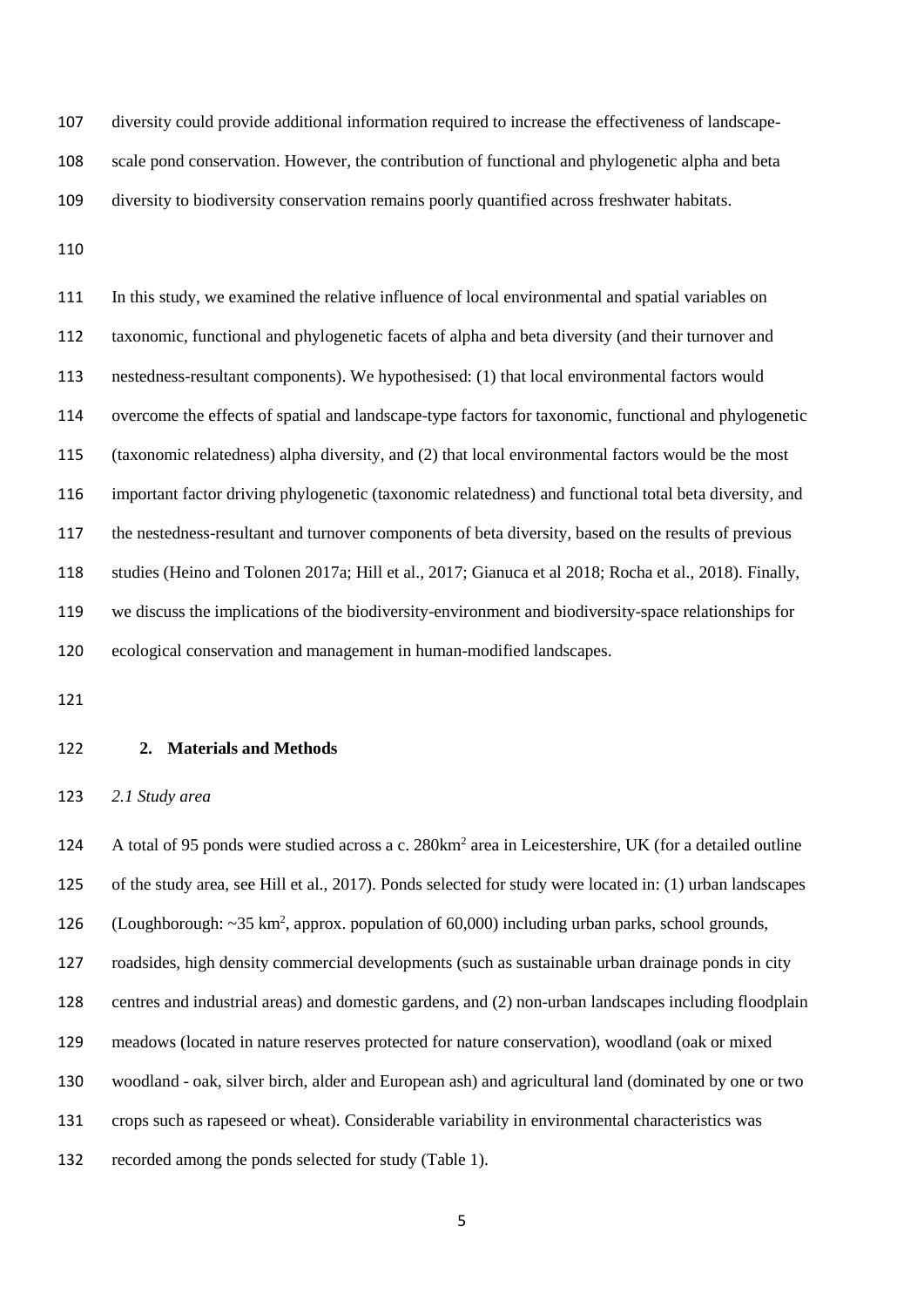#### 

### *2.2 Environmental data collection and spatial variables*

 A total of 10 local environmental variables measured within each pond comprised: surface water area (m<sup>2</sup>), mean water depth (cm), percentage of pond covered by submerged, emergent and/or floating macrophytes, dissolved oxygen (percentage saturation), pH, percentage of pond margin shaded, dry phase length (duration that the pond was dry over the 12-month period - 27 ponds dried for between 3 and 7 months) and conductivity (μ S cm -1). A total of four spatial variables were included in this study; pond isolation, pond connectivity, PCNM eigenvectors and landscape type. Pond isolation (the number of aquatic habitats within 500m of the sampled pond) and pond connectivity (the number of other aquatic habitats hydrologically connected through surface links to the focal pond site), defined as 'hydrological proximity effects' (Hill et al., 2017) were measured at each site. The hydrological proximity effects were recorded using aerial imagery (Google Earth, 2017), ordnance survey maps and field observations. While every attempt was taken to record all aquatic habitat within 500 m of each study site, we acknowledge that a small number of ephemeral and garden ponds may have been overlooked in this study, as they are often not recorded on national maps (e.g., OS MasterMap) and difficult to identify from satellite imagery. Principal coordinates of neighbour matrices (PCNM; a total of 14 eigenvectors were derived in this study) were created using the PCNM package in R (Borcard and Legendre 2002; Legendre et al., 2012). PCNM creates a series of spatial variables to quantify the overall spatial structure in biological communities. The truncation threshold was calculated as the longest distance in the minimum spanning tree (Legendre et al., 2012), and only the eigenvectors that model positive spatial autocorrelation were used in the statistical analyses. Spatial eigenvectors have been suggested to better capture spatial patterns in ecological communities than latitude and longitude as the eigenvectors can represent the spatial structuring of study sites at a range of scales (Borcard and Legendre 2002, Dray et al. 2012). Each pond's location within the urban or non-urban landscape was recorded.

## *2.3 Macroinvertebrate field surveys*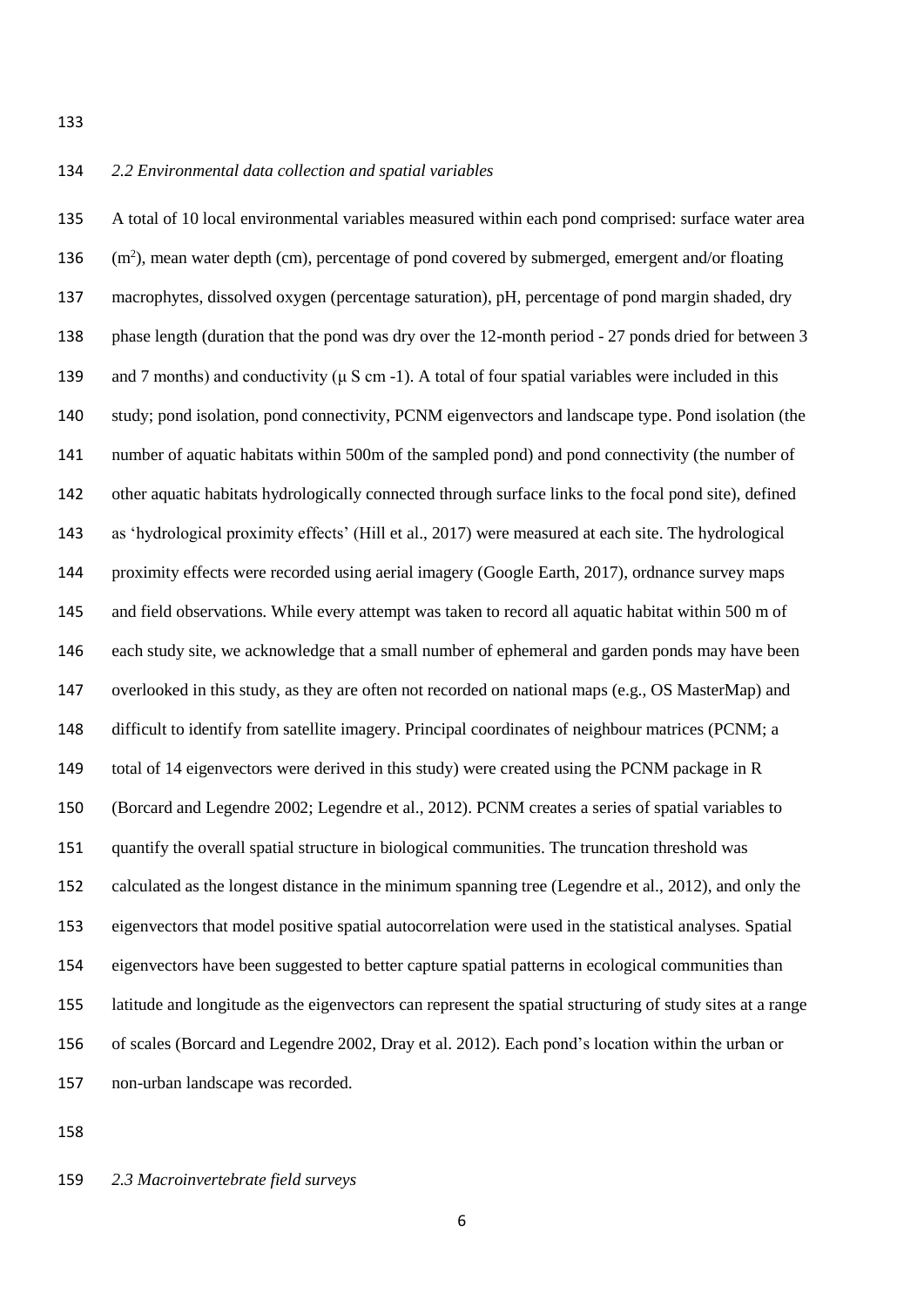Aquatic macroinvertebrate samples were taken during the spring (March), summer (June) and autumn (September) seasons in 2012, following the National Pond Survey sampling methods (Biggs et al., 1998). Full details of field sampling are outlined in Hill et al., (2015) and summarised here. Sampling time allocated at each pond site was proportional to its surface area; for every  $10 \text{ m}^2$  surface area 30 164 seconds of sampling time was allocated up to 50  $m^2$ , with ponds greater than 50  $m^2$  sampled for 3 minutes. The sweep technique was used to collect samples from the available mesohabitats (e.g., open water, emergent macrophytes, submerged macrophytes and floating macrophytes) in each pond. Sampling time at each pond was divided equally among the mesohabitats present. However, if one mesohabitat dominated, sampling time was proportionally divided to reflect this (Biggs et al., 1998). Mesohabitat samples from each pond were pooled for the final analyses. A visual examination of larger substrates that could not be sampled with a pond net (e.g., wood debris and rocks) was undertaken at each pond for a maximum of 60 seconds. The majority of macroinvertebrate taxa were identified to species level, however Physidae, Planariidae and Diptera larvae were resolved to family level and Oligochaeta, Collembola and Hydrachnidiae were recorded as such. Seasonal macroinvertebrate data from individual ponds were pooled (see Hill et al., (2017) Appendix part 1 for preliminary analyses of individual season macroinvertebrate data) and the mean values of environmental parameters were derived.

#### *2.4 Macroinvertebrate trait and phylogenetic data*

 Macroinvertebrate functional traits were derived from a trait database developed by Tachet et al., (2010) and applies to fauna residing within European freshwater habitats (Usseligo-Polatera et al., 2000)Functional traits are reported here by their 'grouping feature' (represents a functional trait category) and 'traits' (represents the modalities residing within individual grouping features) (see Schmera et al., 2015; White et al., 2017 for terminology). A total of 11 grouping features were used in this study representing the phenotypic properties of fauna: body size, life cycle duration, potential number of cycles per year, aquatic stages, reproduction, dispersal, resistance forms, respiration, locomotion-substrate relation, food and feeding habit. A total of 63 traits from the 11 grouping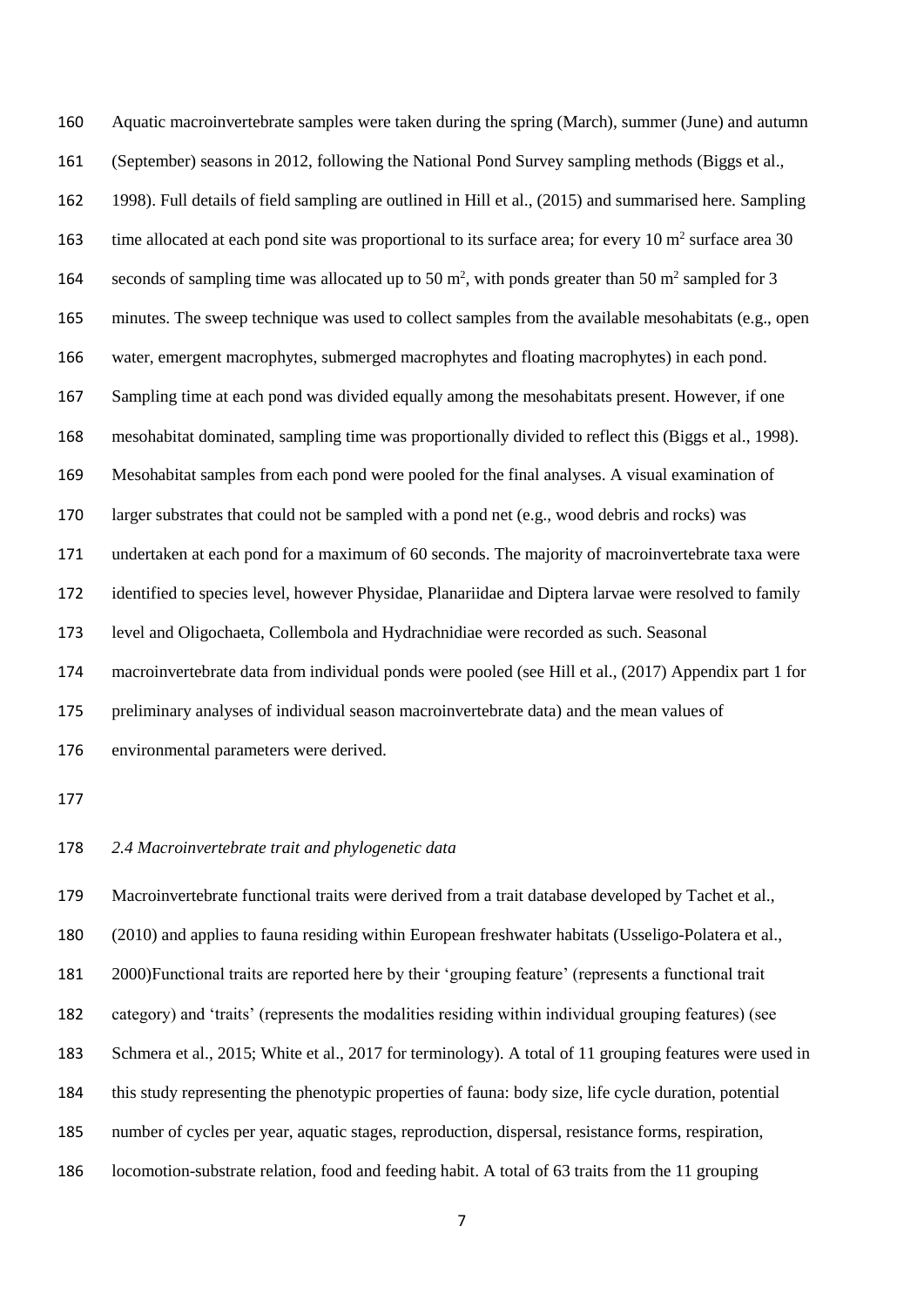features were used in this study (see Table S1 for species traits for each grouping feature). These biological grouping features and traits were selected as they provide the fundamental biological characteristics of freshwater macroinvertebrates (Tachet et al., 2010; Merrit and Cummins, 1996), as opposed to their ecological preferences. Trait information within the database is typically available at species- or genus-level and only taxa resolved to an equal or lower taxonomic resolution within this study were included within the functional analyses. As such, a total of 11 taxa out of 228 were excluded as they were deemed to possess high functional variability (or were identified at a too coarse level); Ceratopogonidae, Chaoboridae, Chironomidae, Chrysomelidae, Dixidae, Empididae, Simuliidae, Diptera Other, Hydrachnidiae, Planariidae, Collembola, Hydrophilidae larvae, Dytiscidae larvae, Scirtidae larvae and Sphaeriidae. In addition, trait information was lacking for some taxa: *Dicranota* sp., *Cercyon marinus*, *Callicorixa wollastoni*, *Succinea putris*, and Zonitidae. Where trait information was only available for macroinvertebrates at the genus level, species were aggregated to the genus level.

 As the true phylogenetic tree was unavailable for the macroinvertebrate taxa recorded in this study, taxonomic distance based on the path lengths in the taxonomic trees was used as a proxy for the true phylogenetic tree. The derived taxonomic tree used equal branch lengths and seven taxonomic levels (species, genus, family, suborder, order and phylum), which were based on numerous aquatic macroinvertebrate identification keys (Macan 1977; Elliot and Mann 1979; Hynes, 1984; Fres, 1985; Elliot et al., 1988; Friday, 1988a; Savage, 1989; Smith, 1989; Gledhill et al., 1993; Edington and Hildrew 1995; Wallace et al., 2003; Cham, 2009 and; Foster and Friday 2011).

*2.5 Statistical analyses*

*2.5.1 Alpha diversity*

All statistical analyses were performed in the R environment (R Core Team, 2016). The taxa-

abundance macroinvertebrate dataset was converted into a presence-absence dataset prior to alpha and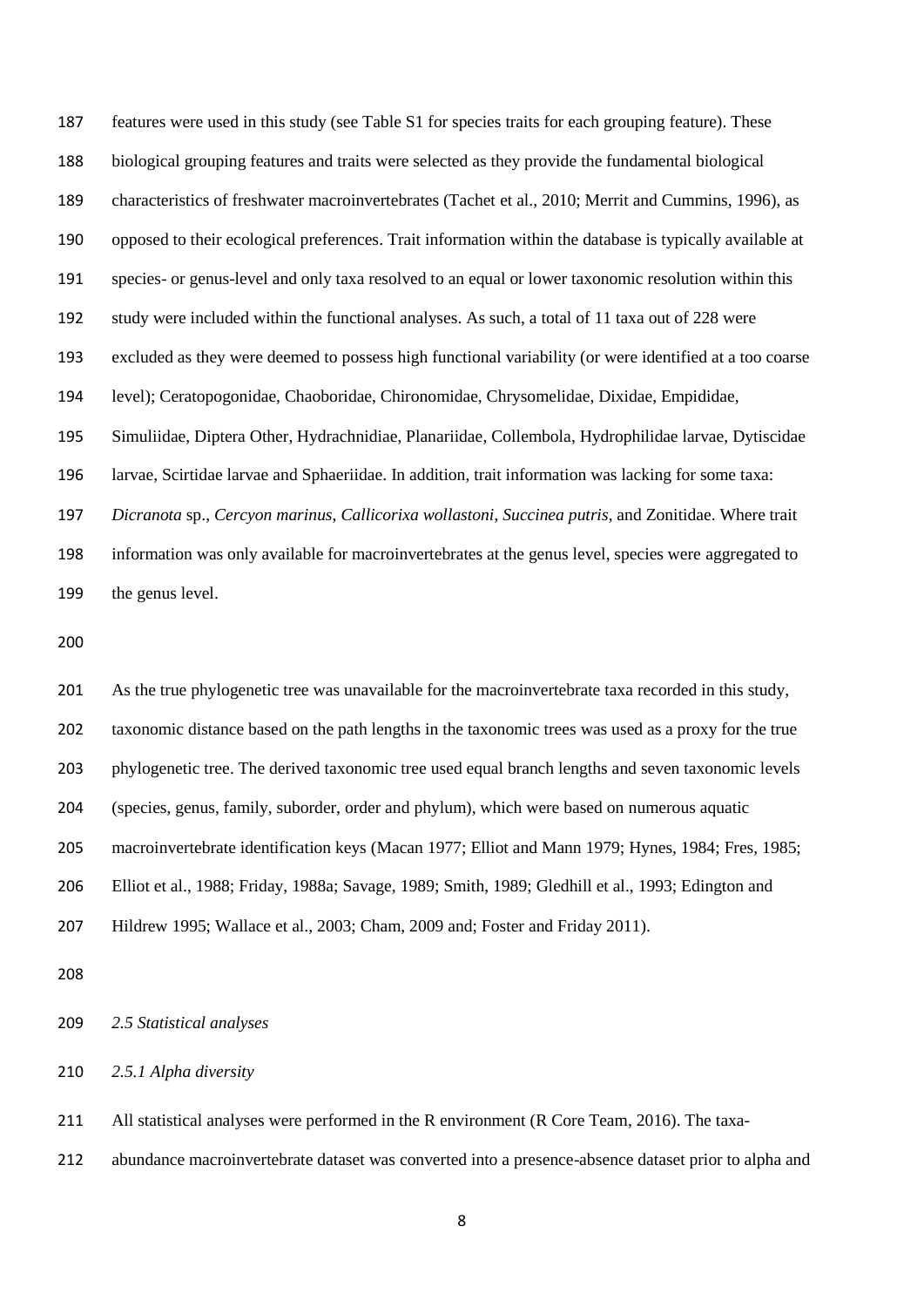- beta diversity statistical analyses (see Fig. S1, S2 and S3 for the taxonomic, functional and phylogenetic alpha and beta diversity statistical procedures).
- 

 Using the derived taxonomic tree outlined above (as a surrogate for a phylogenetic tree), taxonomic distances between species were calculated using the function *taxa2dist* in the vegan package (Oksanen et al., 2017). To determine trait distances between species, the Gower dissimilarity was calculated using the original trait data, using the function *gowdis* from the FD package (Laliberte et al., 2014), Mean pairwise distance (MPD) indices were used to calculate observed taxonomic relatedness (proxy for phylogenetic diversity) among sites (using the taxonomic distances between species), and functional alpha diversity (using the Gower dissimilarity of the trait dataset and species presence- abundance data). MPD for taxonomic relatedness and functional data was calculated using the function *ses.mpd* from the picante package (Kembel et al., 2016). MPD was chosen as the alpha diversity index in this study as the *ses.mpd* function can use any species-by-species distance matrix (e.g., Gower dissimilarity) as input in addition to a site-by-species matrix. Taxonomic relatedness has been used in other studies examining phylogenetic diversity and demonstrated to be a suitable proxy for true phylogeny when it is unavailable (Ruhi et al., 2013; Heino and Tolonen 2017a; Cai et al. 2018; Heino and Tolonen 2018). Taxonomic alpha diversity was calculated as the taxonomic richness (number of taxa) in each sampled site.

 To examine the environmental variables significantly explaining the variation in taxonomic, functional and phylogenetic alpha diversity, partial linear regression was undertaken. Initially, separate partial linear regression analyses (for taxonomic, functional and phylogenetic alpha diversity) employing a forward selection process (using the function *ordiR2step* in the vegan package) was undertaken to identify the significant local environmental variables, hydrological proximity effects, and spatial eigenvectors influencing taxonomic, phylogenetic and functional alpha diversity. Three 238 stopping rules were employed when applying this forward selection method: (1) once the adjusted  $\mathbb{R}^2$ 239 begins to decrease, (2) once the permutational significance level was exceeded ( $\alpha$  = 0.05) and (3) once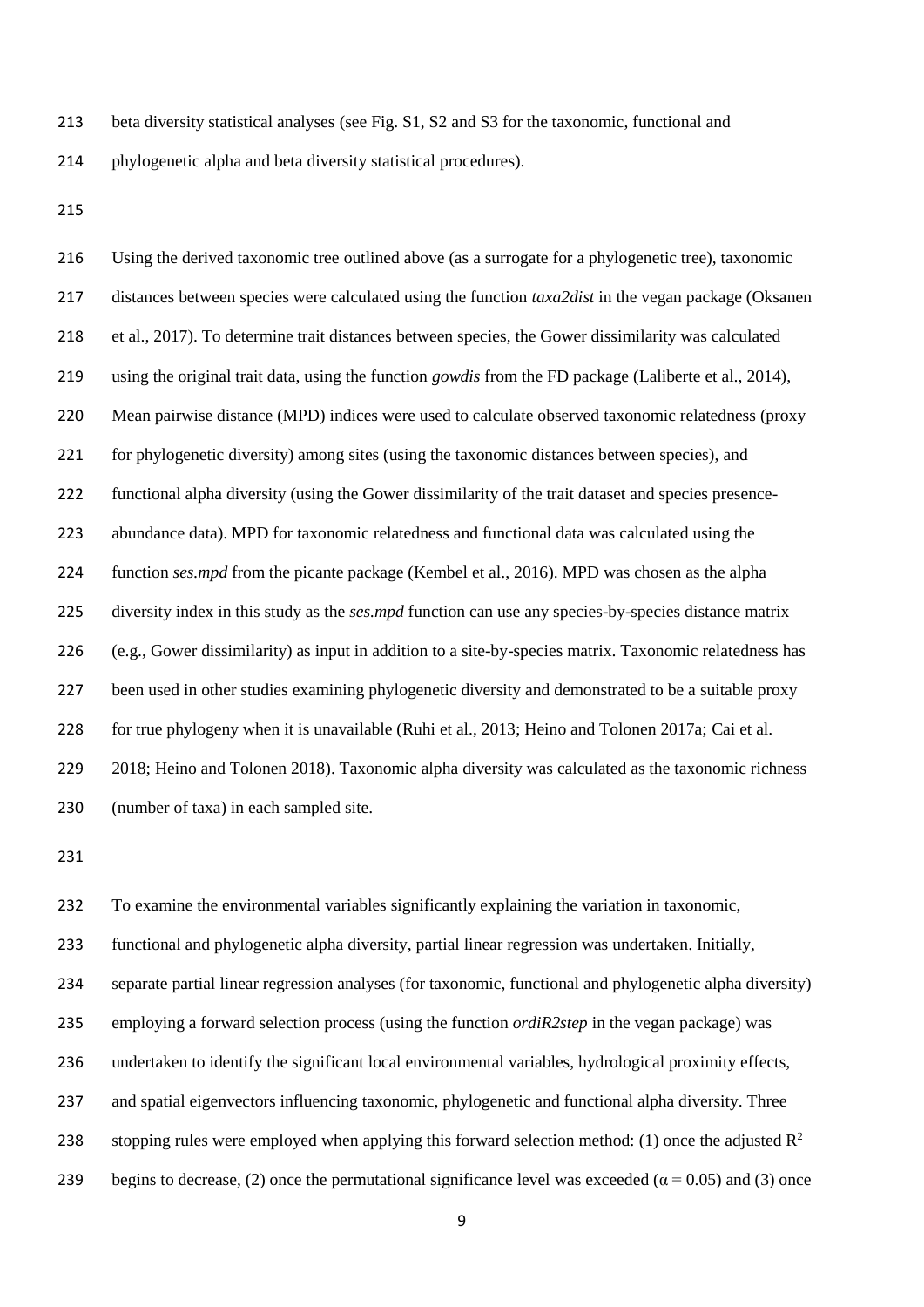240 the full model adjusted  $R^2$  was exceeded (Hill et al., 2017; Oksanen et al., 2017). Environmental 241 parameters were  $log_{10}$  transformed to downweight extreme values consistently across all abiotic parameters (Legendre and Birks 2012). Variance partitioning analysis (Borcard et al., 1992), based on partial linear regression, was undertaken to identify the pure and shared contribution of 4 sets of predictors; (1) local environmental conditions, (2) hydrological proximity effects, (3) landscape type and (4) spatial structuring (PCNM eigenvectors) on phylogenetic and functional alpha diversity (observed MPD). Variance partitioning analysis was performed using the *varpart* function in the vegan package. Statistical significance of the four sets of predictors and the full model were 248 calculated using the *anova* function. The adjusted  $R^2$  fractions are presented in this study as they provide unbiased estimations of explained variation which corrects for the number of explanatory variables (Peres-Neto et al., 2006).

 Pearson correlation (r) was calculated (using the function *cor.test* in the stats package) to examine the correlation between the taxonomic, functional and phylogenetic alpha diversity among pond sites. Moran's I correlograms were constructed to examine the degree of spatial autocorrelation of phylogenetic alpha diversity, functional alpha diversity of the MPD for phylogenetic and functional communities, using the function *correlog* in the pgirmess package (Giraudoux, 2017).

#### *2.5.2 Beta diversity*

 We examined variation in macroinvertebrate phylogenetic and functional total beta diversity, and the turnover and nestedness-resultant components. RDA was chosen as the constrained ordination method to analyse the variation in phylogenetic and functional beta diversity in relation to local and spatial explanatory variables (Legendre and Legendre 2012). Taxonomic beta diversity was not analysed here as it has previously been examined (Hill et al. 2017). For phylogenetic beta diversity analyses, taxonomic distance (as a proxy for true phylogeny) between macroinvertebrate taxa was calculated using the *taxa2dist* function (Heino and Tolonen 2017b). A taxonomic tree was constructed by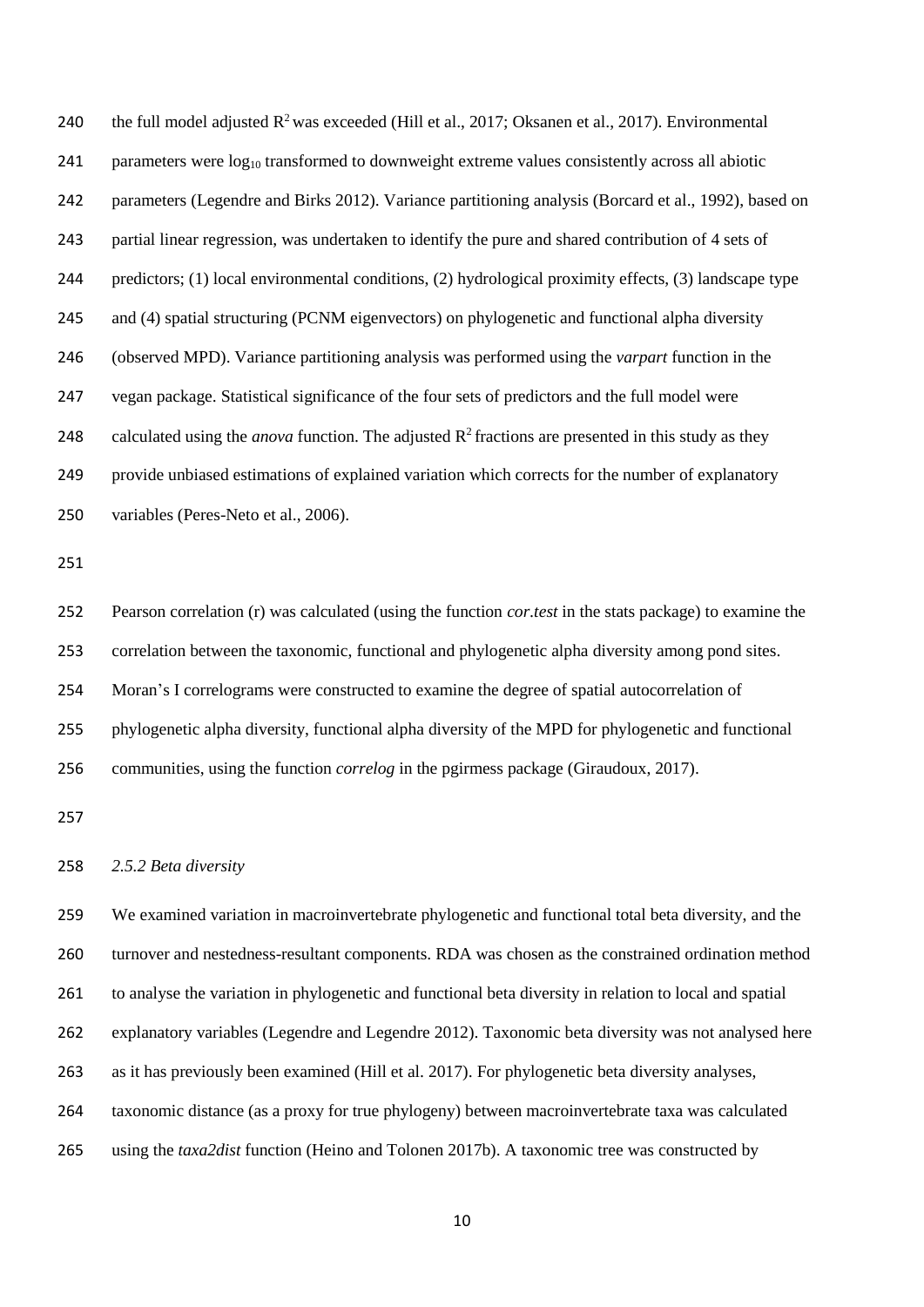building a clustering tree using the function *hclust* (using the 'complete' agglomeration method), and converting the clustering tree into a taxonomic tree using *as.phylo* function in the ape package (Paradis et al., 2017). Pair-wise distance matrices based on the Sørensen dissimilarity (using a site-by- species matrix and the taxonomic tree), accounting for the phylogenetic nestedness-resultant and turnover components of beta diversity, and total beta diversity, were calculated using the *phylo.beta.pair* function in the betapart package (Baselga et al., 2017). Principal coordinate analyses (PCoA, with Lingoes correction accounting for negative eigenvalues) was undertaken on the three taxonomic distance matrices (turnover, nestedness-resultant and total beta diversity) using the function *pcoa* in the ape package (as performed by Hill et al., 2017) to derive 'taxonomic vectors' describing species taxonomic relatedness. The principal coordinates (eigenvectors) for the three taxonomic dissimilarity matrices were used as response variables in separate variance partitioning analyses. For functional beta diversity analyses, the dimensionality of the original trait data was reduced, and trait distances between species were calculated using the Gower distance (Gower, 1971) using the function *gowdis*. PCoA was undertaken on the trait Gower dissimilarity matrix using the function *pcoa.* Only the first two PCoA vectors were used in calculating convex hull volumes shaping any two communities in functional space, as further dimensions caused overly long computational times. Three functional pair-wise distance matrices (using a site-by-species matrix and quantitative traits data, in this case two PCoA trait vectors) accounting for the functional turnover and nestedness- resultant components of beta diversity, and total beta diversity were calculated using the *functional.beta.pair* function in the betapart package (based on Sørensen dissimilarity; Heino and Tolonen 2017b). On each of the functional dissimilarity matrices (nestedness-resultant, turnover and total beta diversity), PCoA analyses were undertaken using the function *pcoa*. The principal coordinates (eigenvectors) for the three functional dissimilarity matrices were used as response variables in separate variance partitioning analyses.

291 Prior to variance partitioning analysis, environmental variables were transformed  $(log_{10})$ . RDA analyses using a forward selection process (using the function *ordiR2step*) were performed on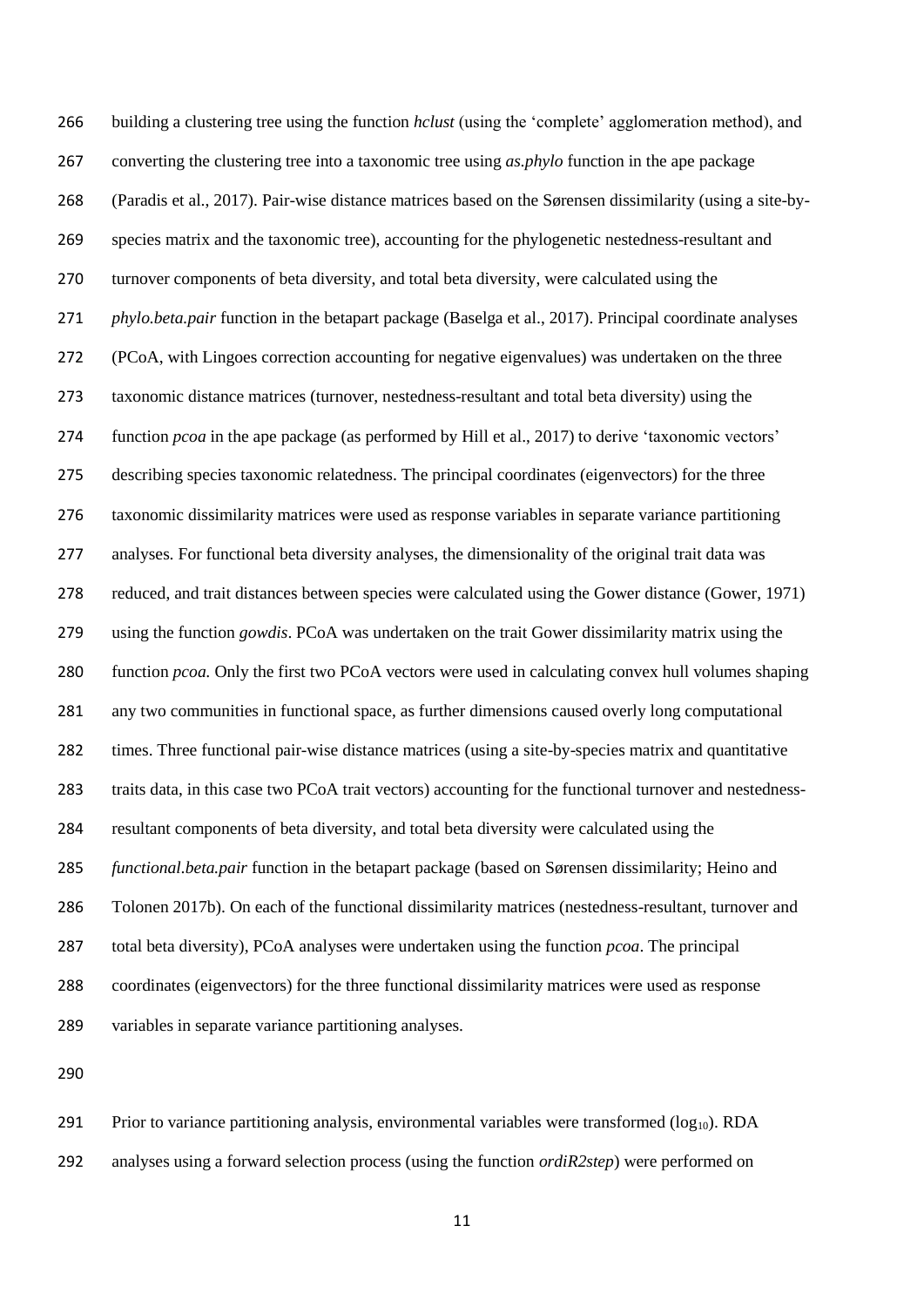functional and phylogenetic total beta diversity, and the functional and phylogenetic nestedness- resultant and turnover matrices (as represented by the corresponding principal coordinates, see above), to identify the significant local environmental and spatial parameters (hydrological proximity effects, PCNM eigenvectors). To examine the individual and shared contribution of local environmental variables, hydrological proximity effects, land-use type and spatial structuring (PCNM eigenvectors) on the functional and phylogenetic total beta diversity, turnover and nestedness- resultant dissimilarity matrices (based on the PCoA eigenvectors), variance partitioning analysis were undertaken as above. Separate variance partitioning analysis was undertaken on: (1) total phylogenetic beta diversity, (2) total functional beta diversity, (3) the functional nestedness-resultant component, (4) the phylogenetic nestedness-resultant component, (5) phylogenetic turnover, and (6) functional turnover. Significance of the full model and the contributions of the predictor groups (local environmental variable, land-use type, hydrological proximity effects and PCNM eigenvectors) was undertaken for each of the variance partitioning analyses using the *anova* function.

#### **3. Results**

 In total, 228 macroinvertebrate taxa were recorded from 68 families and 21 orders from the studied pond sites. In terms of taxonomic richness, communities were dominated by insects, particularly Coleoptera (75 taxa), Hemiptera (32 taxa), Trichoptera (35 taxa), Odonata (19 taxa) and Diptera (14 taxa). Preliminary analyses indicated that dissimilarity (based on Sørensen dissimilarity) in functional 312 and phylogenetic communities were significantly correlated (Mantel test: r=0.87, p<0.001). Taxonomic alpha diversity was significantly negatively correlated with functional (Pearson 314 correlation:  $r = -0.64$ ,  $p < 0.001$ ; Fig.1a) and phylogenetic alpha diversity (Pearson correlation:  $r = -1$ 0.39, p<0.001; Fig. 1b).

*3.1 Alpha diversity*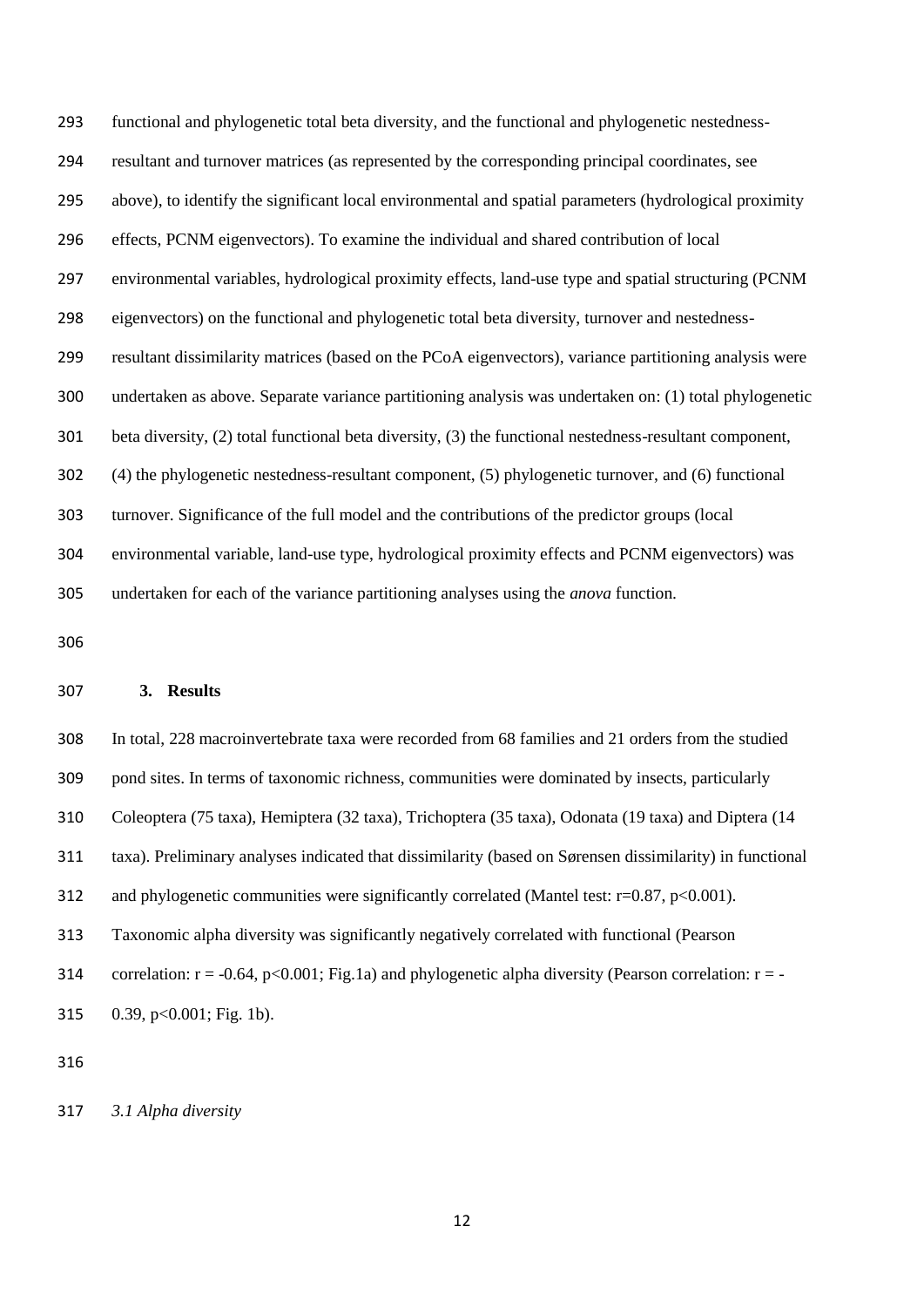One hydrological proximity effect (connectivity) and three local environmental variables (percentage coverage of submerged macrophytes, conductivity, percentage dissolved oxygen) were identified to significantly influence functional alpha diversity. No PCNM spatial filters significantly influenced functional alpha diversity and were subsequently removed from the variance partitioning analysis (Fig. 2a). A total of 37.6% of variation in functional alpha diversity was explained by local and spatial 323 parameters, based on the adjusted  $\mathbb{R}^2$ . Local environmental variables (22.5%) was the only predictor group that significantly influenced functional alpha diversity and explained more of the statistical variation than hydrological proximity effects (0%), and landscape type (1.1%)

 Two PCNM spatial eigenvectors and one hydrological proximity effect (connectivity) were significant influences on phylogenetic alpha diversity. No local environmental variables significantly influenced phylogenetic alpha diversity and were excluded from the analyses. In total, 19.4% of variation in phylogenetic alpha diversity was explained by the variance partitioning model (Fig. 2b). PCNM Spatial filters (5.5%) was the only predictor group that significantly influence phylogenetic alpha diversity and accounted for more of the statistical variation than landscape type (1.4%) and hydrological proximity effects (0.8%; Fig. 2b).

 When taxonomic alpha diversity (richness) was examined, six local environmental variables (pond surface area, dry phase length, percentage coverage of submerged macrophytes and floating macrophytes, conductivity, and percentage of the pond margin shaded), two hydrological proximity effects (connectivity and pond isolation) and one PCNM spatial filter influenced taxonomic alpha diversity. A total of 74.4% of variation in taxonomic alpha diversity was explained by the local and spatial variables (Fig. 2c). Local environmental parameters alone significantly explained taxonomic alpha diversity more effectively (46%) than the hydrological proximity effects (0.3%) and the PCNM spatial filters (5.6%; Fig. 2c).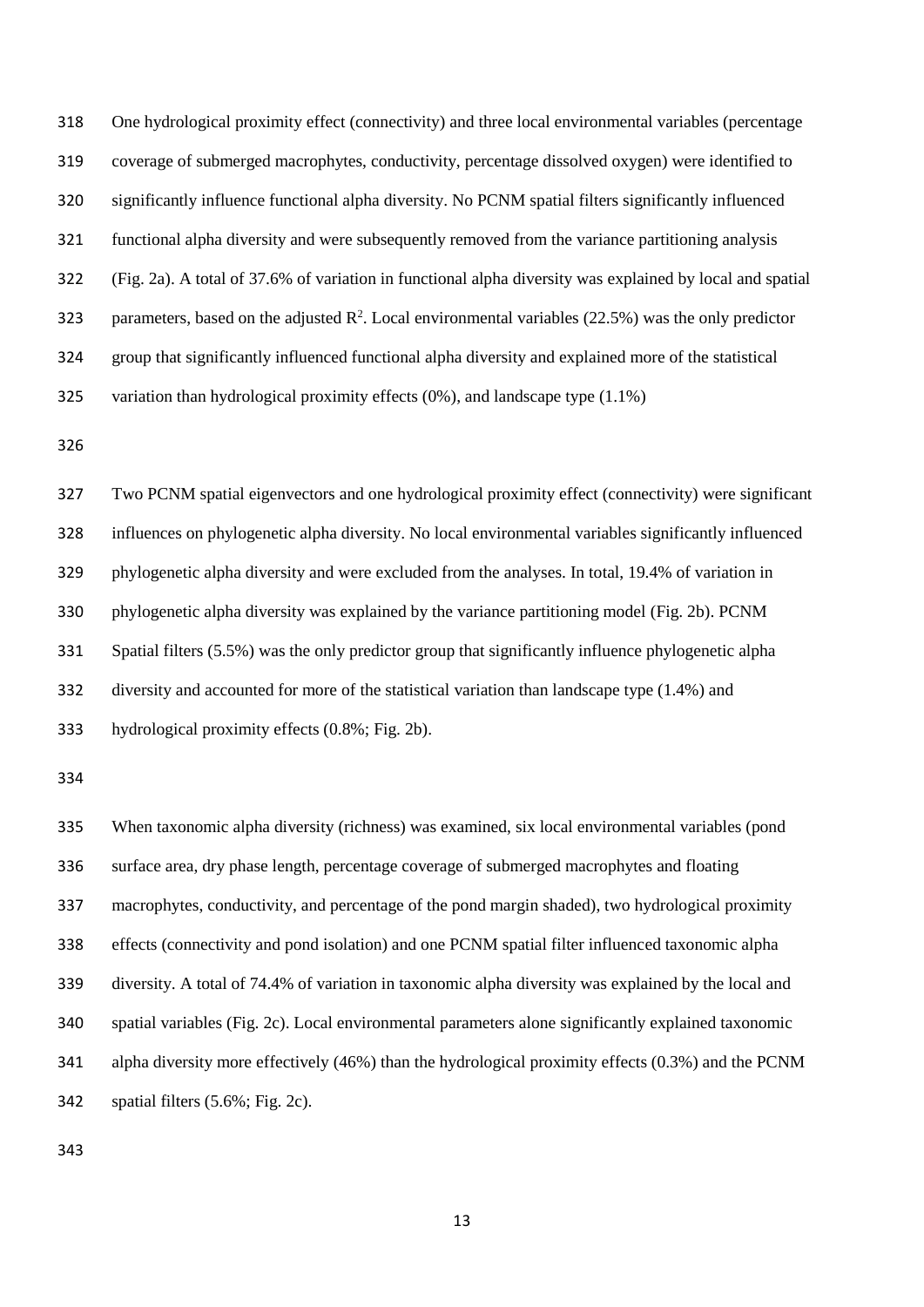#### *3.2 Beta diversity*

 Two significant PCNM spatial eigenvectors, two hydrological proximity effects (connectivity and pond isolation) and nine local environmental variables (pond surface area, dry phase length, dissolved oxygen concentration, percentage coverage of submerged macrophytes, emergent macrophytes and floating macrophytes, pH, conductivity, and percentage of the pond margin shaded) were identified to influence total phylogenetic beta diversity A total of 32.6% of the variation in total phylogenetic beta diversity was accounted for by local and spatial variables. Local environmental variables alone explained phylogenetic beta diversity more effectively (19.5%) than the PCNM spatial eigenvectors (0.9%) and hydrological proximity effects (1.4%; Fig. 3a).

 When the total functional beta diversity was examined, landscape type, one PCNM spatial eigenvector and five local environmental variables (pond surface area, dry phase length, dissolved oxygen concentration, percentage coverage of submerged macrophytes, and percentage of the pond margin shaded) were significant in influencing functional beta diversity and used in the variance partitioning analysis. A total of 31.5% of the variation in total functional beta diversity was explained by local and spatial variables. Local environmental variables accounted for a greater proportion of the variance in functional beta diversity (20.2%) than the landscape type (2.3%) or spatial eigenvectors (1.9%: Fig. 3b).

 Three significant spatial eigenvectors, one hydrological proximity effect (connectivity) and nine local environmental variables (pond surface area, dry phase length, pond depth, percentage coverage of submerged macrophytes, emergent macrophytes and floating macrophytes, pH, conductivity, and percentage of the pond margin shaded) influenced pond phylogenetic turnover. A total of 18.7% of the variation in phylogenetic turnover could be explained by the local and spatial variables (Fig. 3c). Local environmental variables (9.9%) and hydrological proximity effects (0.7%) were the only predictor groups recorded to significantly influence phylogenetic turnover among ponds (Fig. 3c).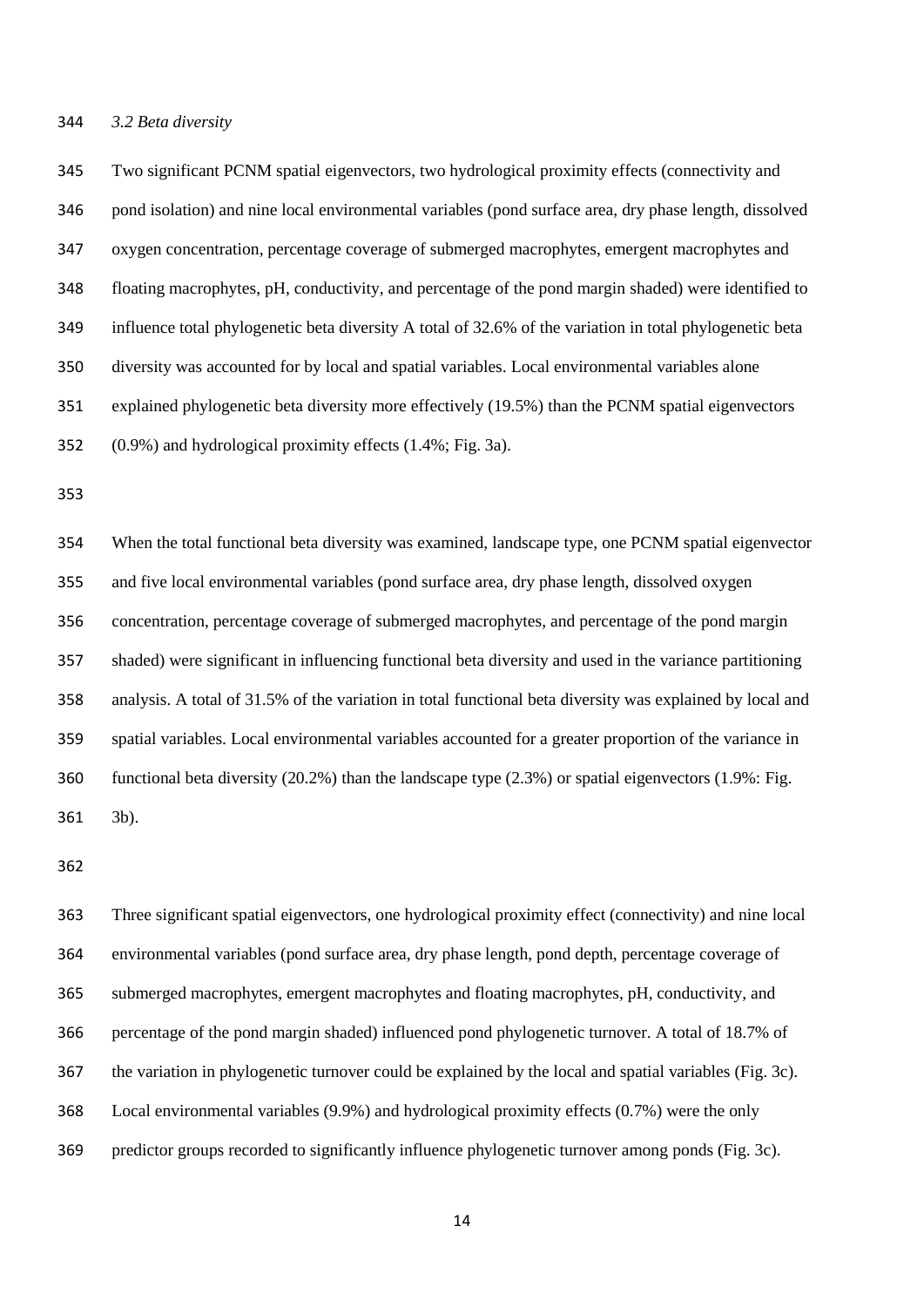| 371 | A total of three local environmental variables (pond surface area, pond depth and the percentage         |
|-----|----------------------------------------------------------------------------------------------------------|
| 372 | coverage of submerged macrophytes) were identified to significantly influence the variance in            |
| 373 | functional turnover. No PCNM spatial eigenvectors or hydrological proximity effects influenced the       |
| 374 | variability in functional turnover and were excluded from the variance partitioning analysis. A total of |
| 375 | 10.9% of the variation in functional turnover was explained by local environmental variables and         |
| 376 | landscape type (Fig. 3d). Local environmental variables $(7.7%)$ and landscape type $(1.1%)$ both        |
| 377 | significantly influenced spatial patterns in functional turnover (Fig. 3d).                              |
| 378 |                                                                                                          |
| 379 | Spatial patterns of phylogenetic nestedness were significantly influenced by five local environmental    |
| 380 | variables (pond surface area, dry phase length, conductivity, percentage of the pond margin shaded       |
| 381 | and the percentage coverage of submerged macrophytes), and one hydrological proximity effect (pond       |
| 382 | isolation). No PCNM spatial filters significantly influenced spatial patterns of phylogenetic            |
| 383 | nestedness and were excluded from the variance partitioning analysis (Fig. 3e). A total of 31.4% of      |
| 384 | the variation in phylogenetic nestedness could be explained by the local and spatial variables           |
| 385 | examined. Local environmental variables explained more of the variation in phylogenetic nestedness       |
| 386 | (22%) than hydrological proximity effects: (1.6%) and landscape type (1%; Fig. 3e).                      |
| 387 |                                                                                                          |
| 388 | A total of five local environmental variables (pond surface area, dry phase length, dissolved oxygen     |

 concentration, percentage coverage of submerged macrophytes, and percentage of the pond margin shaded) one hydrological proximity effect (connectivity) and one PCNM spatial eigenvector influenced spatial patterns of functional nestedness. A total of 35.5% of the variation in functional nestedness was explained by the local and spatial variables (Fig. 3f). Local environmental variables (23.3%) explained more of the variation in spatial patterns of functional nestedness than landscape type (2.3%), hydrological proximity effects (0.7%), or the spatial eigenvectors (0.7%).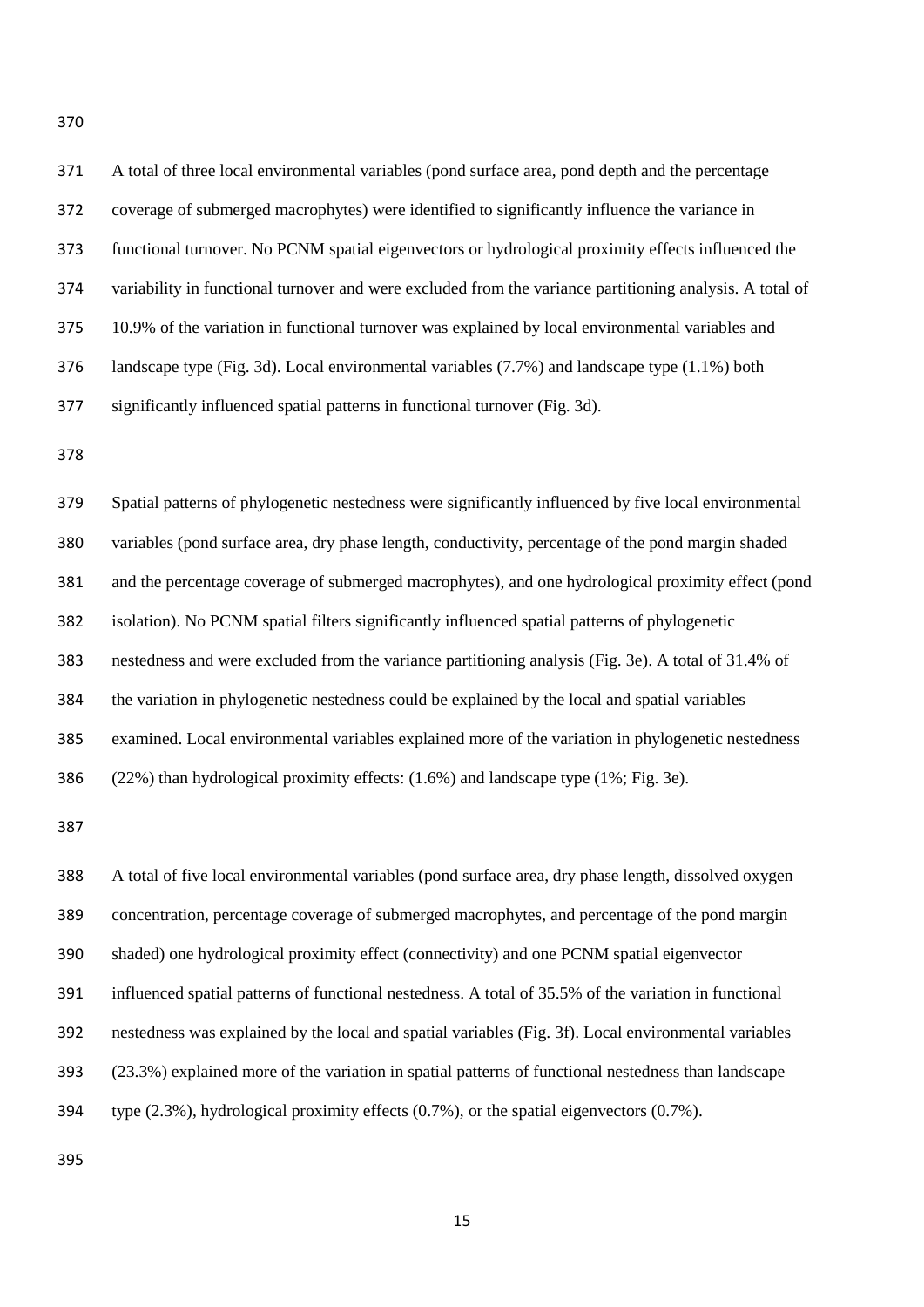The results of this research have highlighted several ecologically important and interesting patterns that advance fundamental understanding on the phylogenetic, functional and taxonomic diversity patterns of lentic macroinvertebrate metacommunities. Taxonomic richness was most strongly explained by environmental variables, including pond surface area, dry phase length, macrophyte cover, conductivity and shading, which corresponds to the findings from multiple previous studies of small lentic waterbodies (including Oertli et al., 2002; Hassall et al., 2011; Heino, 2013; Heino et al., 2017c). Many of these variables are directly or indirectly related to 'area effects' (MacArthur Wilson, 1967), 'disturbance effects' (Vanshoenwinkel et al., 2013), and 'environmental heterogeneity effects' (Stein et al., 2014) on biodiversity, with increasing surface area, short dry periods and high macrophyte cover providing more habitat space (and structural complexity) for pond macroinvertebrates spatially and temporally. Taxonomic richness was also affected by hydrological proximity effects and spatial variables, but their unique effects were low. Similarly, functional alpha diversity was primarily driven by local environmental factors, and was minimally affected by spatial factors. Given the importance of dissolved oxygen and macrophyte cover in determining functional alpha diversity, this suggests that functional alpha diversity is locally determined by variables affecting macroinvertebrate traits responsible for respiration or traits that reflect adaptations to living in macrophyte beds (see Tachet et al., 2010). In contrast, phylogenetic alpha diversity was not significantly affected by local environmental factors but was most strongly correlated with spatial variables and secondarily with landscape type. This suggests that phylogenetic alpha diversity shows spatially-structured variation at the landscape-scale similar to that observed in previous studies conducted across broad spatial scales (Strecker et al., 2011; Cai et al., 2018). However, in our landscape-scale study, such spatial variation may be difficult to interpret as a signal of evolutionarily distinct lineages living in different parts of the study area, but rather as a sign that some spatially- structured local environmental variables that influence phylogenetic alpha diversity were not accounted for in this study.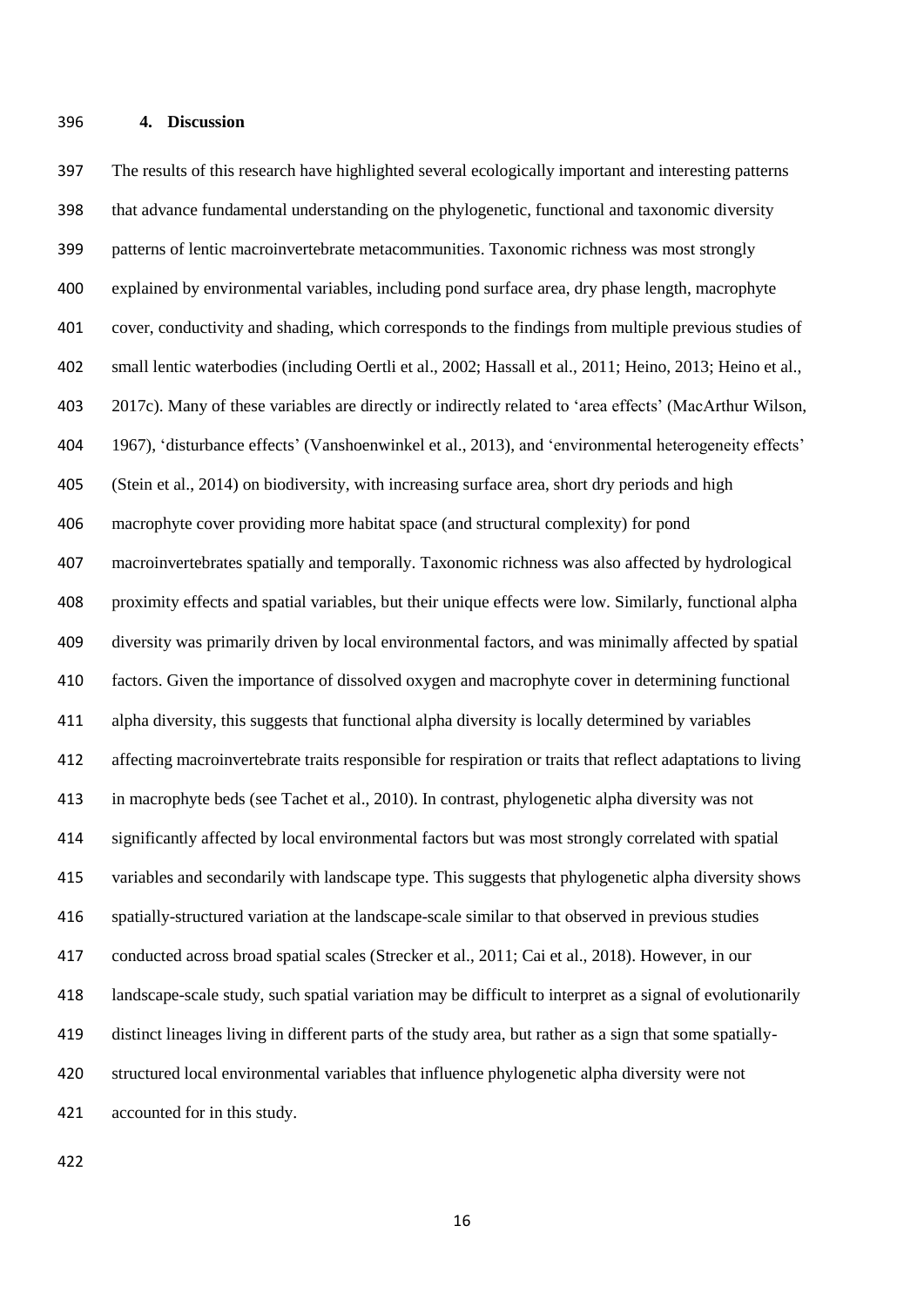Patterns in total beta diversity were not as strong as those for alpha diversity, which is typical of studies centred on community structure. In this study the percentage of variation explained by local and regional variables was <35%, but this figure has been frequently reported to be much lower in other comparable studies on freshwater ecosystems (Heino et al., 2015; Hill et al., 2017). However, previous studies examining community assembly in freshwaters have almost exclusively focussed on taxonomic community structure (e.g., Vanschoenwinkel et al., 2007; Viana et al., 2016), whereas we utilised information on phylogenetic and functional features of pond macroinvertebrate communities. Rarely have these two facets been tested concurrently to examine community structural variation, so reference points are difficult to find in the literature. Gianuca et al. (2018) found that all three facets and components of biodiversity of pond zooplankton communities varied along an urbanization gradient, with land use close to a pond and local environmental variables being responsible for generating variation in functional traits and phylogenetic relatedness. Rocha et al. (2018) reported that of the spatial, climatic, catchment and local environmental variables they examined, only local environmental and spatial variables were important in determining variation in taxonomically-, functionally- and phylogenetically-defined stream macroinvertebrate communities, broadly corresponding to the findings of this study. We found that total functional and phylogenetic beta diversities were mostly affected by local environmental variables, suggesting that trait selection and taxonomic relatedness (used in our study as a surrogate for phylogenetic biodiversity) were determined at the local pond scale. This finding is plausible, given the relatively small geographical scale of this research (c.  $280 \text{ km}^2$ ) and the fact that at small spatial-scales, these facets should be predominantly shaped by environmental controls (Heino and Tolonen 2017b).

 Variation in the turnover and nestedness-resultant components of taxonomic, functional and phylogenetic beta diversity were primarily determined by local environmental variables. Given that very few studies that have focussed on the turnover and nestedness components of beta diversity in freshwater ecosystems, broad comparisons are not possible. However, Gianuca et al. (2017) reported that local environmental factors, in terms of nutrient enrichment, negatively affected local taxonomic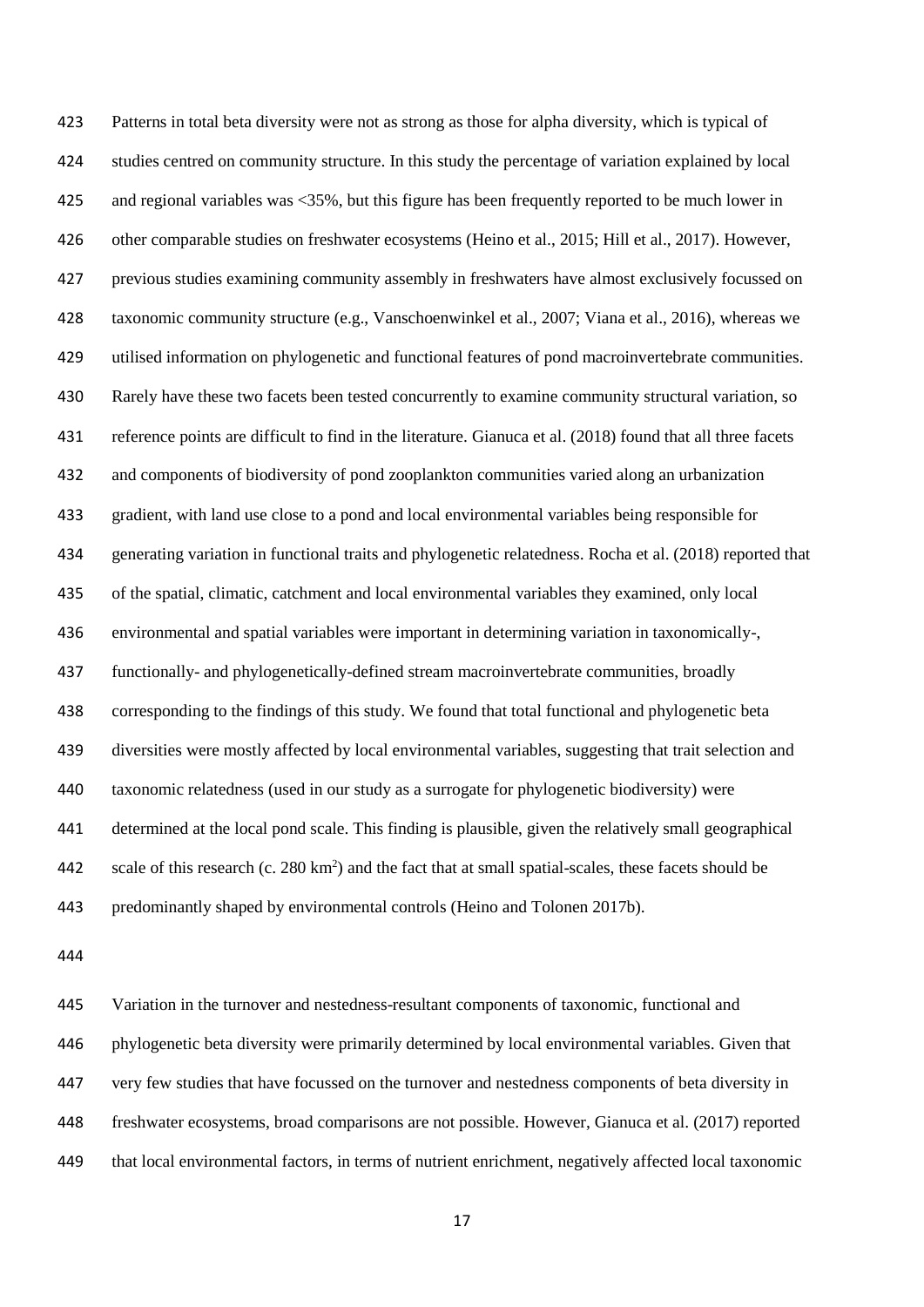zooplankton diversity. This produced a pattern of beta diversity derived from nestedness in unconnected and environmentally heterogeneous landscapes. Increasing dispersal resulted in a weak pattern of nestedness, with the replacement component of beta diversity increasing in importance. Our findings did not provide as clear indications as Gianuca et al.'s (2017) study regarding the separation of the effects of dispersal and local environmental factors on the turnover and nestedness components of beta diversity. However, we found that the nestedness-resultant components of both functional and phylogenetic beta diversity were better explained by the predictor variables compared to the turnover components. For both components, pond surface area, dry phase length and macrophyte cover remained the most important predictors of beta diversity. This finding suggests that these are 'master' variables governing variation in pond macroinvertebrate communities, corroborating the findings of numerous previous studies (Rundle et al., 2002; Biggs et al., 2005; Hassall et al., 2011; Florencio et al., 2014; Hill et al., 2015; Heino and Tolonen, 2017b; Hill et al., 2017).

#### *4.1 Implications for biodiversity conservation*

 Our study has direct implications for the conservation of pond biodiversity in human-modified landscapes characterised by multiple land-use types. First, it would be advisable for management activities to focus on improving or restoring local environmental conditions to support locally diverse pond faunas at a landscape-scale through increased environmental heterogeneity. For example, major foci should be pond surface area, depth, macrophyte cover and variation in hydroperiod length (Biggs et al., 2005; Hassall et al., 2011; Florencio et al., 2014; Thornhill et al., 2018). This is important because taxonomic and functional alpha diversity were primarily determined by local environmental conditions. In particular, increasing pond surface area and the coverage of submerged macrophytes will promote functional and taxonomic alpha diversity. However, given that no single site can support all species in a regional pool, promoting environmental heterogeneity among ponds should result in high levels of taxonomic, functional and phylogenetic beta diversity (Sayer et al., 2012). In addition, spatial effects were highlighted to be important for phylogenetic alpha diversity, but not for functional or taxonomic diversity. This low amount of variation in community data explained may be because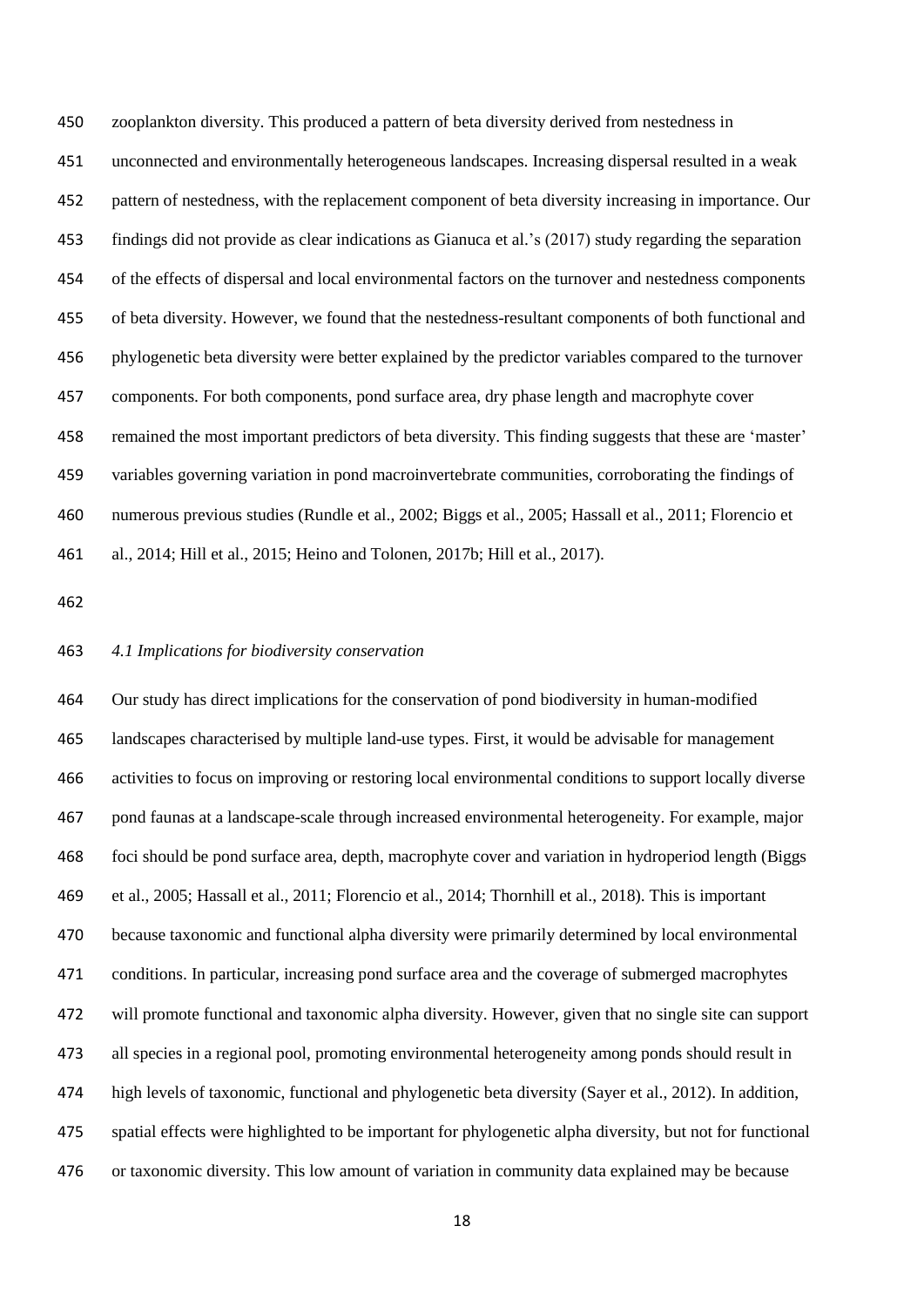measuring between-site connectivity (and consequent dispersal) is particularly difficult (Heino et al., 2017d). Consequently, more accurate measurements of the spatial structure of pond networks, may highlight a stronger influence of spatial structuring on biodiversity. Hence, increasing knowledge of connectivity effects on pond biodiversity (Oertli et al., 2008; Ribeiro et al., 2011) should also be a priority for conservation at a landscape-scale.

 Recently, Cai et al., (2018) analysed broad-scale congruence among species richness, functional diversity and phylogenetic diversity using an approach similar to that reported here. They proposed that, as conservation planning is typically limited by available resources, defining priorities that simultaneously protect all biodiversity facets would be a desirable goal. Findings from some studies highlight that different facets of alpha diversity may be strongly correlated across broad spatial scales (e.g. Heino et al., 2008; Strecker et al., 2011), which suggests that protecting all facets and components of biodiversity simultaneously could be achieved by focussing on the protection of species richness. However, contradictory results have also emerged in studies at both national (Cai et al., 2018) and regional scales (Heino et al., 2005), where different facets of alpha diversity were weakly correlated. Our results demonstrate that for pond macroinvertebrates both functional and phylogenetic alpha diversity were negatively correlated with species richness. This pattern may be driven by the properties of each facet of diversity whereby increases in species richness and functional diversity may only generate a small change in phylogenetic diversity (Cai et al. 2018). Furthermore, the negative association between taxonomic richness and functional diversity may be driven by high redundancy or high niche differentiation within the regional metacommunity (Siqueira et al. 2012; Wellnitz and Poff 2001). Implementing conservation strategies using a single facet of diversity (typically taxonomic richness) as a cure-for-all should be avoided (Devictor et al., 2010). Instead, our results suggested that the three distinct facets of alpha diversity cannot be used as good surrogates of one another, but rather that conservation of pond macroinvertebrate biodiversity in human-modified landscapes requires a multi-faceted approach incorporating different biodiversity facets. However, focussing conservation efforts exclusively on different facets of alpha diversity is also unlikely to be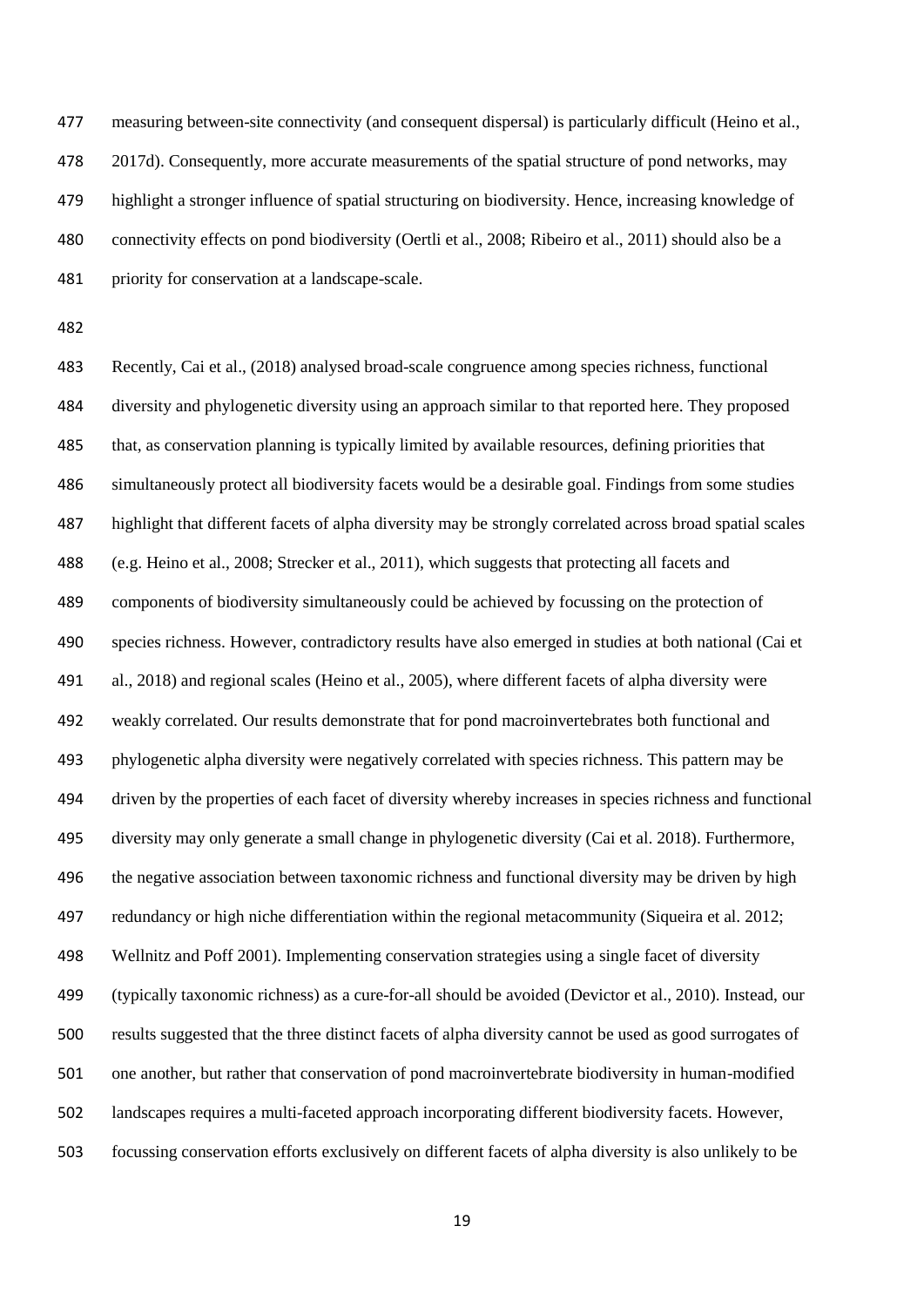effective. Quantifying the beta diversity (total, turnover and nestedness-resultant components) of the different biodiversity facets facilitates a more accurate and complete assessment of compositional variation, and the identification of the most suitable locations for biodiversity conservation that incorporate all diversity facets (Socolar et al., 2016). Indeed, high beta diversity is typically associated with high gamma diversity and, therefore, focussing conservation actions on maintaining both beta and gamma diversity should be a priority (Bush et al., 2016). This can likely be achieved by guaranteeing environmental heterogeneity among ponds at the landscape-scale. An integrative approach that combines taxonomic, phylogenetic and functional facets of alpha and beta diversity will provide more efficient and effective biodiversity conservation strategies that maximise the amount of biodiversity protected and ecological resilience.

 Our approach will help the understanding of biodiversity–environment relationships that are fundamental for linking theory to management and the development of sound management actions for ponds in the face of environmental change. As global change threatens biodiversity and ultimately ecosystem services humans are relying on (IPBES 2019), we suggest that future studies should incorporate functional and phylogenetic diversity to characterise ecosystem functions and services. Doing so, would also help predict how global change will alter the functioning and evolutionary capability of pond biota in the future.

#### **References**

 Arnan, X., Cerdá, X. Retana, J., 2017. Relationships among taxonomic, functional, and phylogenetic ant diversity across the biogeographic regions of Europe. Ecography 40, 448-457.

 Baselga, A., 2010. Partitioning the turnover and nestedness components of beta diversity. Glob. Ecol. Biogeogr. 19, 134-143.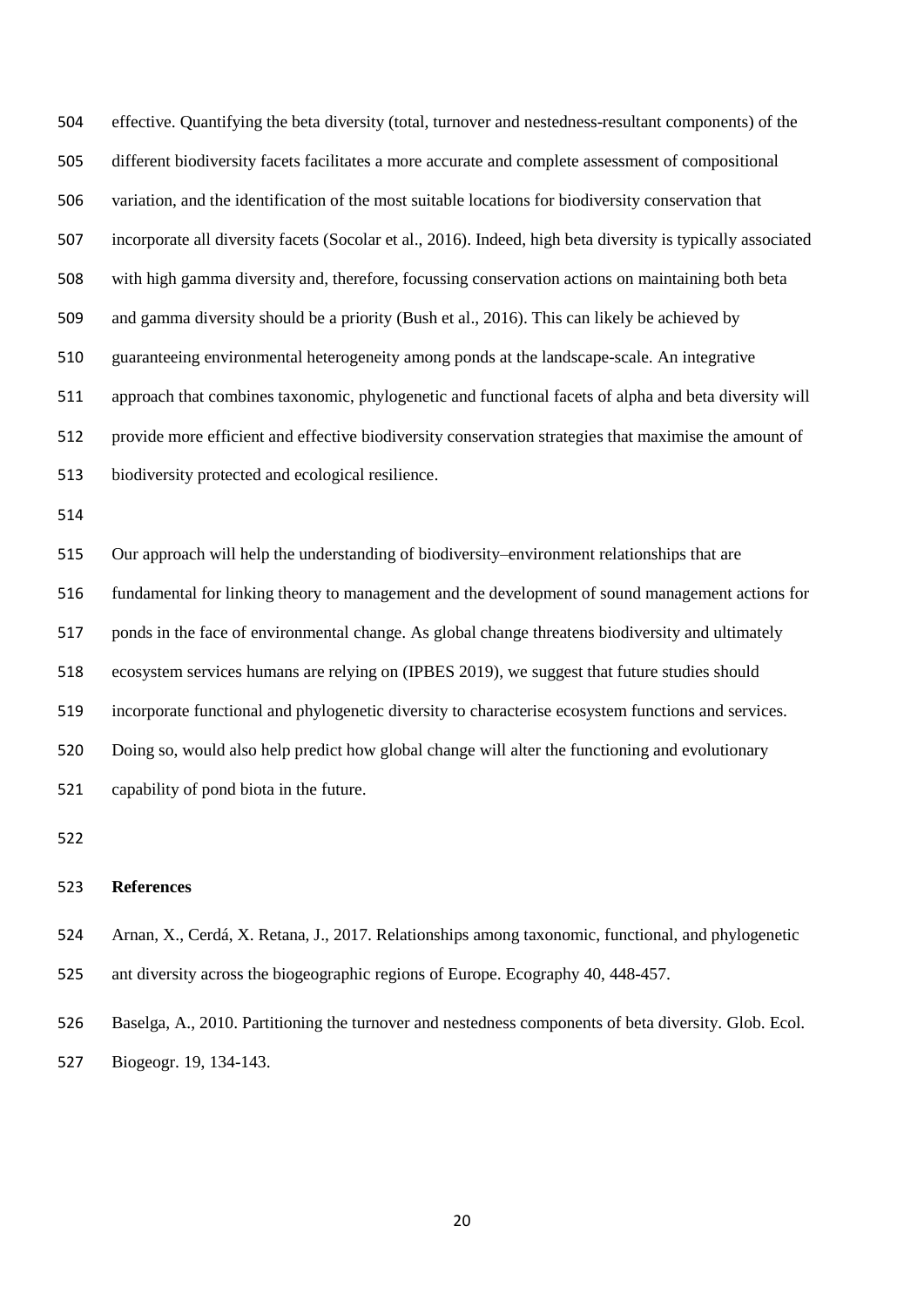- Baselga, A., Gómez-Rodríguez, C. Lobo, J. M., 2012. Historical legacies in world amphibian
- diversity revealed by the turnover and nestedness components of beta diversity. PLoS One 7, p.e32341.
- Baselga, A., D. Orme, S. Villeger, D. J. Bortoli, F. Leprieur., 2017. betapart: Partitioning beta
- diversity into turnover and nestedness components. R package version 1.4.1.
- Biggs, J. et al., 1998. A guide to the methods of the National Pond Survey. Oxford, UK: Pond Action.
- Biggs, J., Williams, P., Whitfield, M., Nicolet, P. Weatherby, A., 2005. 15 years of pond assessment
- in Britain: results and lessons learned from the work of pond conservation. Aquat. Conserv. mar.
- freshw. Ecosys. 15, 693-714.
- Borcard, D. Legendre, P., 2002. All-scale analysis of ecological data by means of principal
- coordinates of neighbour matrices. Ecol. Model. 153, 51–68.
- Borcard, D., Legendre, P. Drapeau, P. 1992. Partialling out the spatial component of ecological variation. Ecology, 73, 1045-1055.
- Bush, A., Harwood, T., Hoskins, A.J., Mokany, K. Ferrier, S., 2016. Current uses of beta-diversity in
- biodiversity conservation: A response to Socolar et al., Trends Ecol. Evol. 31, 337-338.
- Cai, J., Zhang, M., Xu, J. Heino, J., 2018. Geographical gradients in the biodiversity of Chinese
- freshwater molluscs: Implications for conservation. Divers. Distrib. 24, 485-496
- Cardoso, P., Rigal, F., Carvalho, J.C., Fortelius, M., Borges, P.A., Podani, J. Schmera, D., 2014.
- Partitioning taxon, phylogenetic and functional beta diversity into replacement and richness difference
- components. J. Biogeogr. 41, 749-761.
- Cham, S., 2009. Field guide to the larvae and exuviae of British dragonflies Volume 2: Damselflies
- (Zygoptera). Peterborough, UK: The British Dragonfly Society.
- 550 Cisneros, L.M., Fagan, M.E. Willig, M. R., 2015. Effects of human-modified landscapes on
- taxonomic, functional and phylogenetic dimensions of bat biodiversity. Divers. Distrib. 21, 523-533.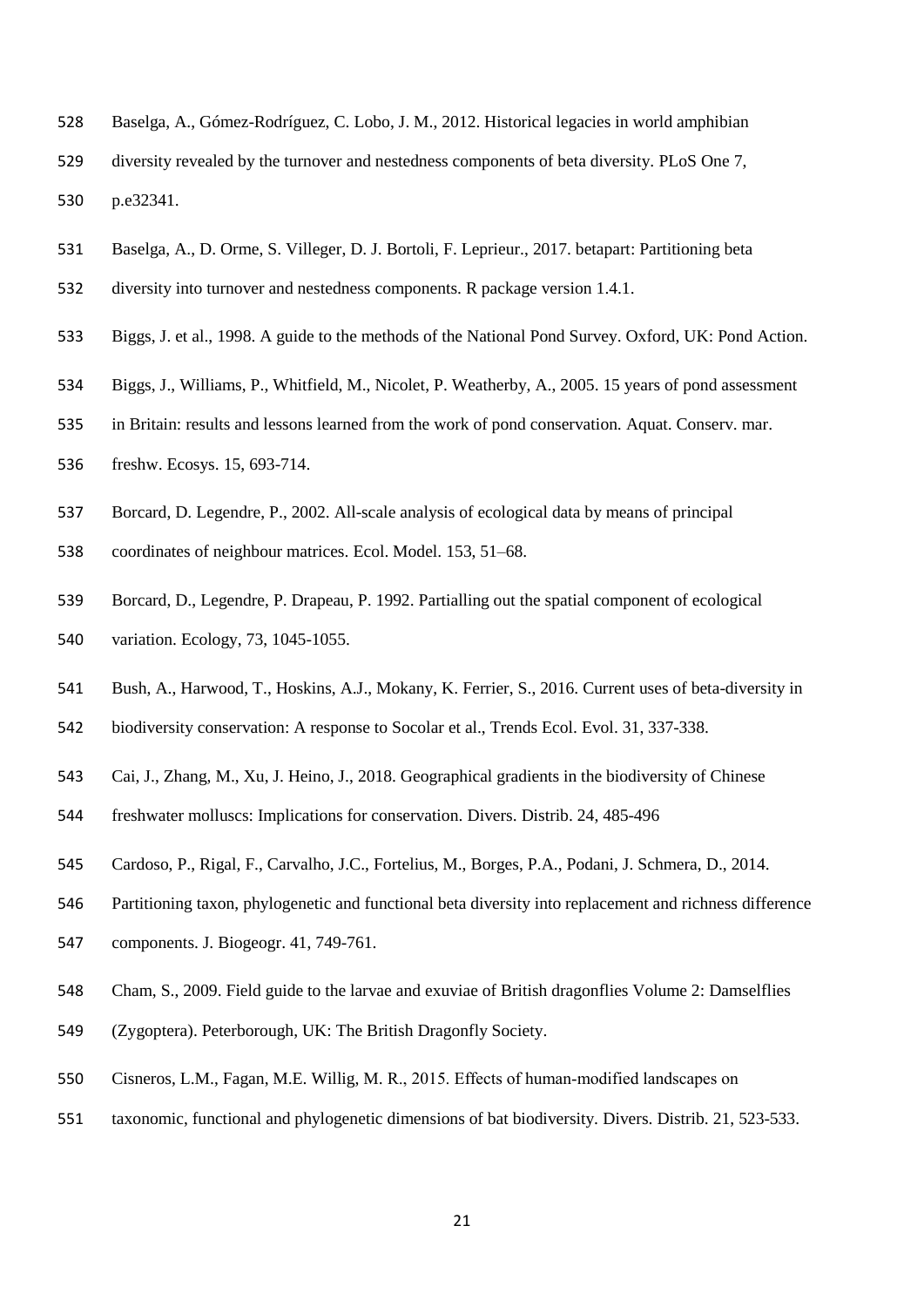- Davies. C Edwards. F., 2011. A coded checklist of macroinvertebrates occurring in Fresh Water in the
- British Isles. Centre for Ecology and Hydrology. Available at:
- [http://nora.nerc.ac.uk/15232/1/CEHCodeListOctober2011.pdf.](http://nora.nerc.ac.uk/15232/1/CEHCodeListOctober2011.pdf) [last accessed 06/11/2018].
- Demars, B.O., Kemp, J. L., Friberg, N., Usseglio-Polatera, P. Harper, D. M., 2012. Linking biotopes
- to invertebrates in rivers: biological traits, taxonomic composition and diversity. Ecol. Indic. 23, 301-
- 311.
- Devictor, V., Mouillot, D., Meynard, C., Jiguet, F., Thuiller, W. Mouquet, N., 2010. Spatial mismatch
- and congruence between taxonomic, phylogenetic and functional diversity: the need for integrative
- conservation strategies in a changing world. Ecol. Let. 13, 1030-1040.
- Dray, S., Dray, S., Pélissier, R., Couteron, P., Fortin, M.J., Legendre, P., Peres-Neto, P.R., Bellier, E.,
- Bivand, R., Blanchet, F.G., De Cáceres, M., Dufour, A.B., 2012. Community ecology in the age of
- multivariate multiscale spatial analysis. Ecol. Monogr. 82, 257-275.
- Dray, S., Choler, P., Dolédec, S., Peres-Neto, P.R., Thuiller, W., Pavoine, S. ter Braak, C.J., 2014.
- 565 Combining the fourth-corner and the RLQ methods for assessing trait responses to environmental variation. Ecology 95, 14-21.
- EC. 1992. Council Directive 92/43/EEC on the conservation of natural habitats and of wild fauna and flora, 22/07/1992. Official Journal L, 206: 7–50.
- Edington, J. M. Hildrew, A. G., 1995. A revised key to the caseless caddis larvae of the British Isles
- Freshwater Biological Association Scientific Publication No. 53, Cumbria, UK: Freshwater Biological Association.
- Elliot, J. M. Mann, K. H., 1979. A key to the British freshwater Leeches with notes on their lifecycles
- and ecology. Freshwater Biological Association Scientific Publication No. 40, Cumbria, UK:
- Freshwater Biological Association.
- Elliot, J. M., Humpesch, U. H. Macan, T. T., 1988. Larvae if the British Ephemeroptera. Freshwater
- Biological Association Scientific Publication No. 49, Cumbria, UK: Freshwater Biological
- Association.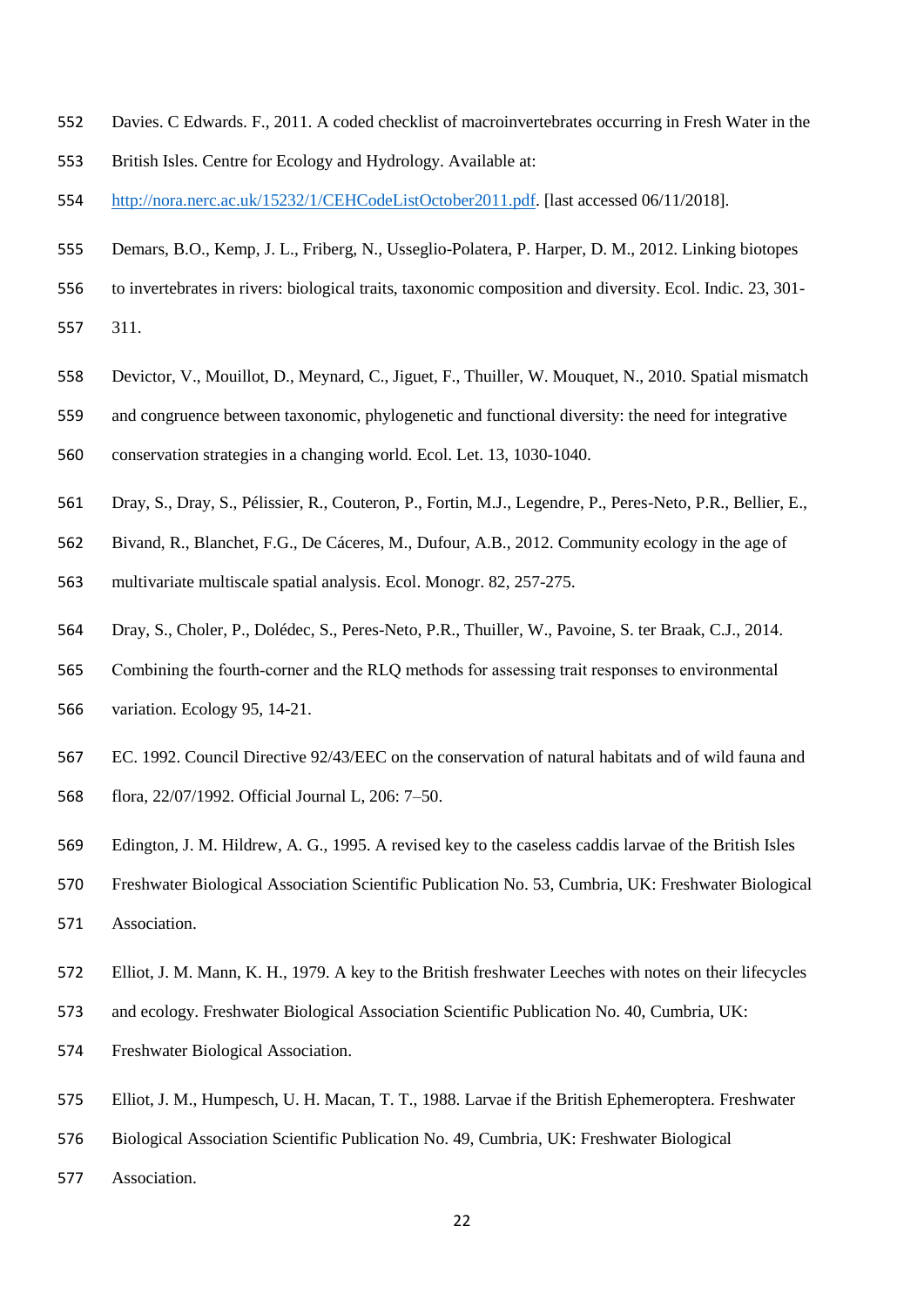- Florencio, M., Díaz-Paniagua, C., Gómez-Rodríguez, C. Serrano, L., 2014. Biodiversity patterns in a macroinvertebrate community of a temporary pond network. Insect Conservation and Diversity, 7, 4- 21
- Foster, G. N. Friday, L. E., 2011. Keys to adults of the water beetles of Britain and Ireland (part 1).
- Shrewsbury, UK: Field Studies Council.
- Fres, C. O. H., 1985. The dragonflies of Great Britain and Ireland. Essex, UK: Harley Books.
- Friday, L. E., 1988. A key to the adults of British Water Beetles. Field Studies 7, 1-151.
- Gianuca, A. T., Declerck, S. A., Lemmens, P. De Meester, L., 2017. Effects of dispersal and
- environmental heterogeneity on the replacement and nestedness components of β‐diversity. Ecology 98, 525-533.
- Gianuca, A. T., Engelen, J., Brans, K. I., Hanashiro, F. T. T., Vanhamel, M., van den Berg, E. M.,
- Souffreau, C. Meester, L. D., 2018. Taxonomic, functional and phylogenetic metacommunity ecology
- of cladoceran zooplankton along urbanization gradients. Ecography 41, 183-194.
- Giraudoux, P., 2017. pgirmess: Data analysis in ecology. R package version 1.6.7.
- Gledhill, T., Sutcliffe, D. W. Williams, W. D., 1993. British Freshwater Crustacea Malacostraca A
- key with ecological notes. Freshwater Biological Association Scientific Publication No. 52, Cumbria,
- UK: Freshwater Biological Association.
- Google Earth, 2017. [https://earth.google.com](https://earth.google.com/) [Last accessed 24/11/2017].
- Gower, J. C., 1971. A general coefficient of similarity and some of its properties. Biometrics 27, 857– 871.
- Hassall, C., Hollinshead, J. and Hull, A., 2011. Environmental correlates of plant and invertebrate
- species richness in ponds. Biodivers. Conserv. 20, 3189- 3222.
- Heino, J. Tolonen, K. T., 2017a. Untangling the assembly of littoral macroinvertebrate communities
- through measures of functional and phylogenetic alpha diversity. Freshwater Biol. 62, 1168-1179.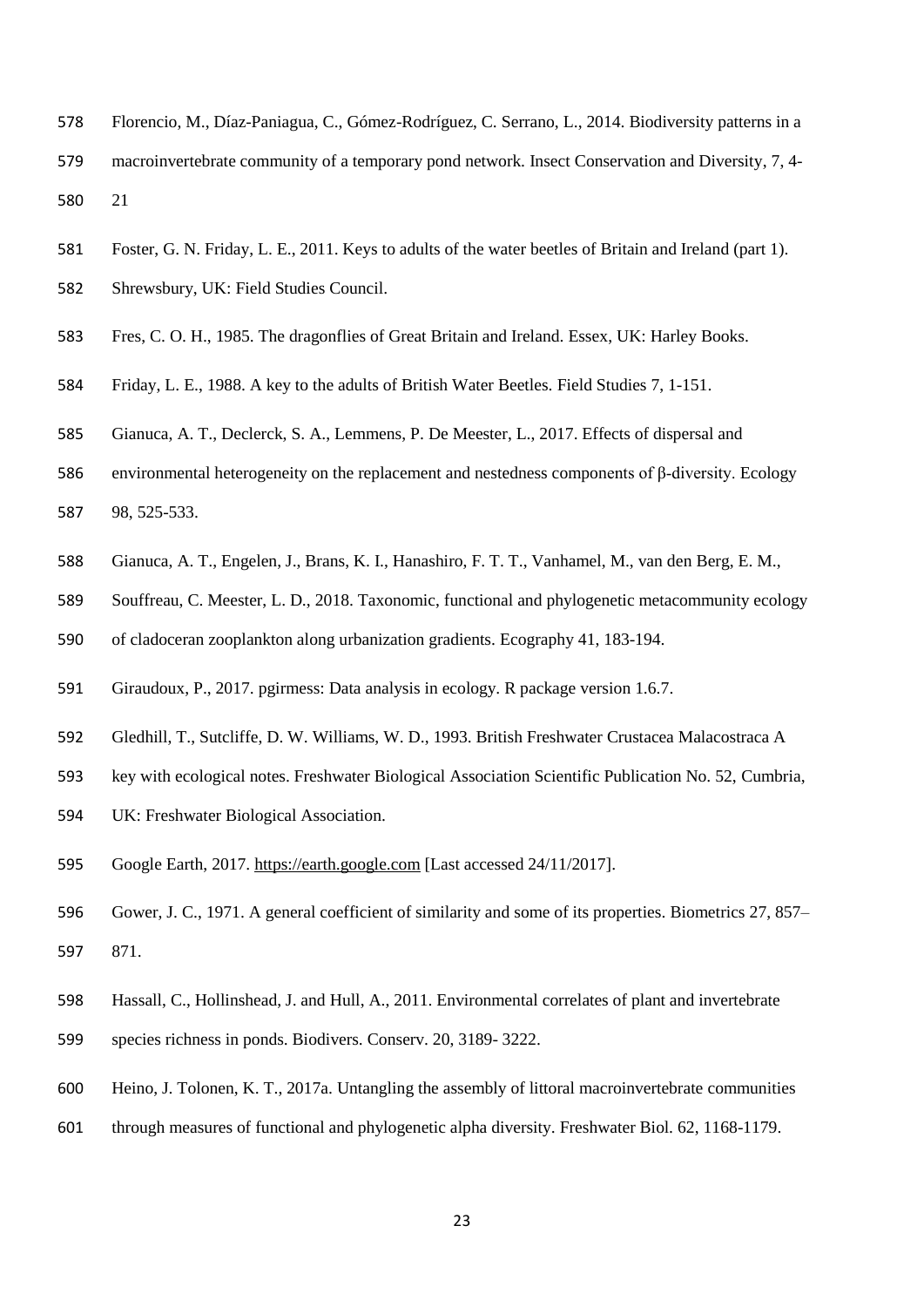- Heino, J. Tolonen, K. T., 2017b. Ecological drivers of multiple facets of beta diversity in a lentic macroinvertebrate metacommunity. Limnol. Oceanogr. 62, 2431-2444.
- Heino, J., Bini, L.M., Andersson, J., Bergsten, J., Bjelke, U. Johansson, H., 2017c. Unravelling the
- correlates of species richness and ecological uniqueness in a metacommunity of urban pond insects. Ecol. Indic. 73, 422-431.
- Heino, J., Alahuhta, J., Ala-Hulkko, T., Antikainen, H., Bini, L.M., Bonada, N., Datry, T., Erős, T.,
- Hjort, J., Kotavaara, O., Melo, A.S. Soininen, J., 2017d. Integrating dispersal proxies in ecological and environmental research in the freshwater realm. Environ. Rev. 25, 334 - 349.
- 
- Heino, J., Mykrä, H., Kotanen, J., 2008. Weak relationships between landscape characteristics and
- multiple facets of stream macroinvertebrate biodiversity in a boreal drainage basin. Landsc. Ecol. 23,
- 417 426.
- Heino, J., Soininen, J., Lappalainen, J., Virtanen, R., 2005. The relationship between species richness and taxonomic distinctness in freshwater organisms. Limnol. Oceanogr. 50, 978 - 986.
- Heino, J., 2013. Does dispersal ability affect the relative importance of environmental control and
- spatial structuring of littoral macroinvertebrate communities? Oecologia 171, 971-980.
- Heino, J., Melo, A.S., Siqueira, T., Soininen, J., Valanko, S. Bini, L.M., 2015. Metacommunity
- organisation, spatial extent and dispersal in aquatic systems: patterns, processes and prospects.
- Freshwater Biol. 60, 845-869.
- Hill, M. J., Heino, J., Thornhill, I., Ryves, D. B. Wood, P. J., 2017. Effects of dispersal mode on the
- environmental and spatial correlates of nestedness and species turnover in pond communities. Oikos 126, 1575-1585.
- Hill, M. J., Mathers, K. L. Wood, P. J., 2015. The aquatic macroinvertebrate biodiversity of urban
- ponds in a medium sized European town (Loughborough, UK). Hydrobiologia 760, 225-238.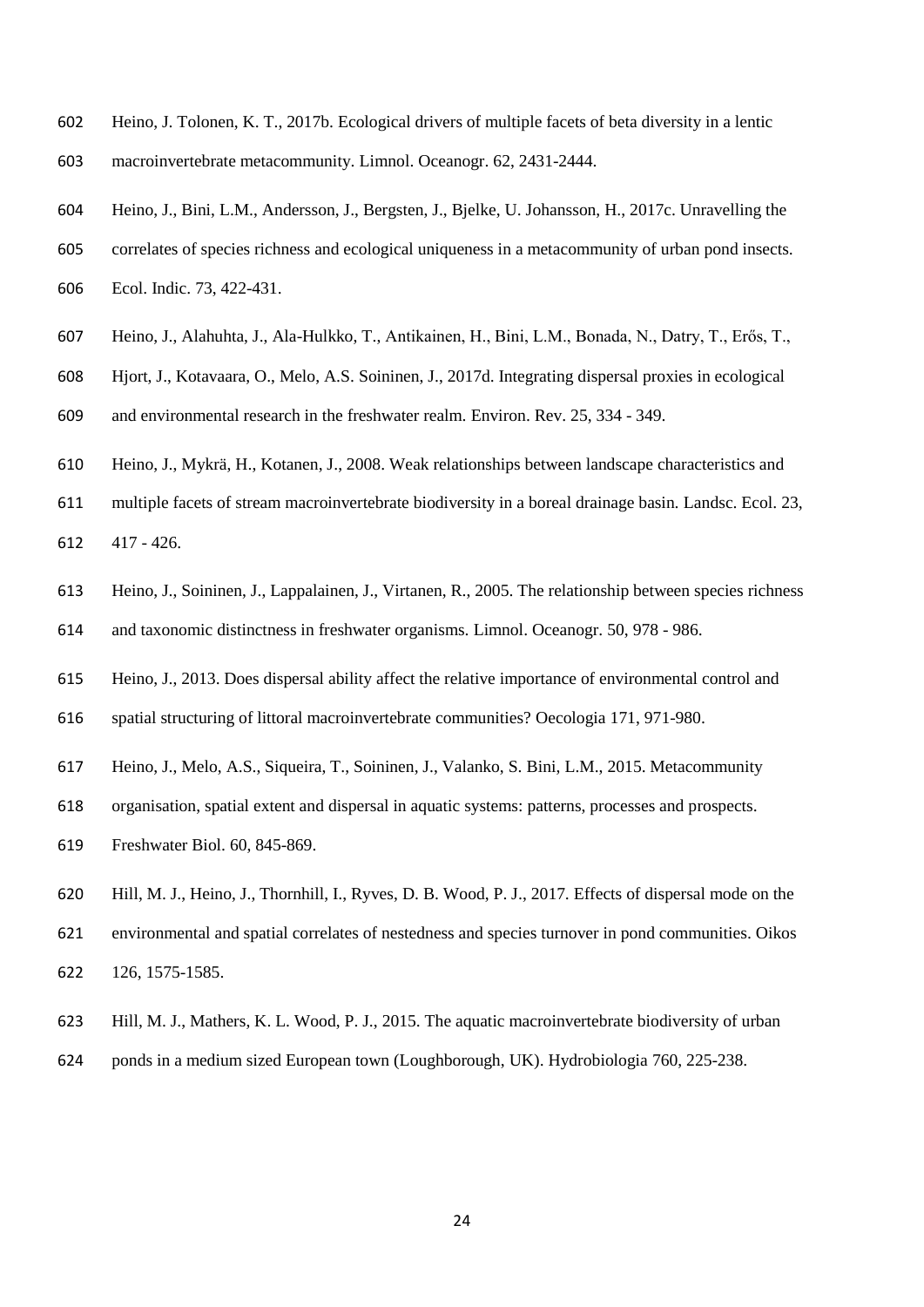- Hill, M.J., Biggs, J., Thornhill, I., Briers, R.A., Ledger, M., Gledhill, D.G., Wood, P.J. Hassall, C.,
- 2018. Community heterogeneity of aquatic macroinvertebrates in urban ponds at a multi-city scale. Landsc. Ecol. 33, 389-405.
- Hynes, H. B. N., 1984. A key to the adults and nymphs of the British Stoneflies (Plecoptera) with
- notes on their ecology and distribution. Freshwater Biological Association Scientific Publication No.
- 17, Cumbria, UK: Freshwater Biological Association.
- IPBES, 2019. IPBES Summary for policymakers of the global assessment report on biodiversity and
- ecosystem services of the Intergovernmental Science-Policy Platform on Biodiversity and Ecosystem Services. Available at:
- https://www.ipbes.net/sites/default/files/downloads/spm\_unedited\_advance\_for\_posting\_htn.pdf. [last accessed 10/05/2019].
- Kembel, S. W., Ackerly, D. D., Blomberg, S. P., Cornwell, W. K., Cowan, P. D., Helmus, M. R.,
- Morlon, H., and Campbell, O.W., 2016. picante: R tools for integrating phylogenies and ecology. R package version 1.6.2.
- Laliberte, E., Legendre, P., and Shipley, B., 2014. FD: Measuring functional diversity from multiple
- traits, and other tools for functional ecology. R package version 1.0.12.
- Legendre, P., and Birks, H J. B., 2012. From classical to canonical conservation. In: Birks, H. J. B.,
- 642 Legendre, P. and Legendre, L., 2012. Numerical Ecology, 3<sup>rd</sup> English Edition. Amsterdam: Elsevier.
- Legendre, P. et al., 2012. PCNM: MEM spatial eigenfunction and principal coordinate analyses. R package version 2.1-2.
- Legendre, P., 2014. Interpreting the replacement and richness difference components of beta diversity. Glob. Ecol. Biogeogr. 23, 1324-1334.
- Macan, T. T., 1977. A Key to the British Fresh- and Brackish- Water Gastropods with Notes on their
- Ecology. Freshwater Biological Association Scientific Publication No. 13, Cumbria, UK: Freshwater
- Biological Association.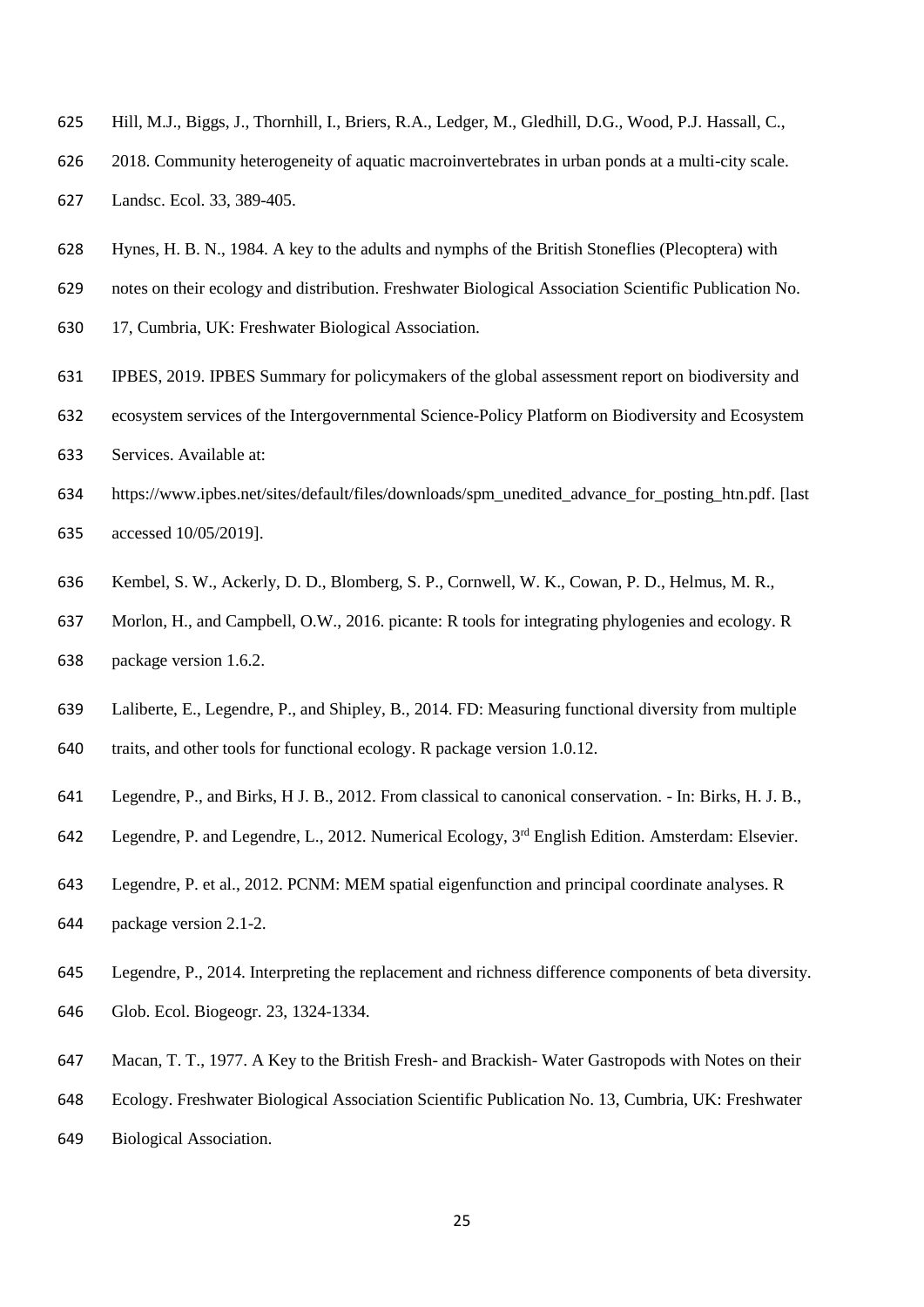- MacArthur, R. H. Wilson, E.O., 1967. The Theory of Island Biogeography. Princeton, USA: Princeton University Press.
- Merritt, R. W. Cummins, K. W., 1996. An introduction to the aquatic insects of North America (3rd ed.). Dubuque: Kendall/Hunt Publishing.
- Meynard, C. N., Devictor, V., Mouillot, D., Thuiller, W., Jiguet, F., Mouquet, N., 2011. Beyond
- taxonomic diversity patterns: How do a, b and c components of bird functional and phylogenetic
- diversity respond to environmental gradients across France? Glob. Ecol. Biogeogr. 20, 893–903.
- Myers, J.A., Chase, J.M., Jiménez, I., Jørgensen, P.M., Araujo‐Murakami, A., Paniagua‐Zambrana, N.
- Seidel, R., 2013. Beta‐diversity in temperate and tropical forests reflects dissimilar mechanisms of
- community assembly. Ecology letters, 16, 151-157.
- Oertli, B., Indermuehle, N., Angélibert, S., Hinden, H. Stoll, A., 2008. Macroinvertebrate assemblages
- in 25 high alpine ponds of the Swiss National Park (Cirque of Macun) and relation to environmental
- variables. Hydrobiologia 597, 29-41.
- Oertli, B., Joye, D. A., Castella, E., Juge, R., Cambin, D. Lachavanne, J. B., 2002. Does pond size
- matter? The relationship between pond area and biodiversity. Biol. Conserv. 104, 59-70
- Oksanen, J., Blanchet, F.G., Friendly, M., Kindt, R., Legendre, P., McGlinn, D., Minchin, P.R.,
- O'Hara, R.B., Simpson, G.L., Solymos, P., Henry, M., Stevens, H., Szoecs, E., Wagner, H., 2017.
- Vegan: Community Ecology Package. R package version 2.4-0. [Accessible at [http://CRAN.R-](http://cran.r-project.org/package=vegan)
- [project.org/package=vegan\]](http://cran.r-project.org/package=vegan).
- Paradis, E. et al., 2017. ape: Analyses of phylogenetics and evolution. R package 5.0.
- Petchey, O.L. Gaston, K.J., 2006. Functional diversity: back to basics and looking forward. Ecol. lett.
- 9, 741-758.
- Peres-Neto, P. R., Legendre, P., Dray, S. and Borcard, D., 2006. Variation partitioning of species data
- matrices: estimation and comparison of fractions. Ecology 87, 2614-2625.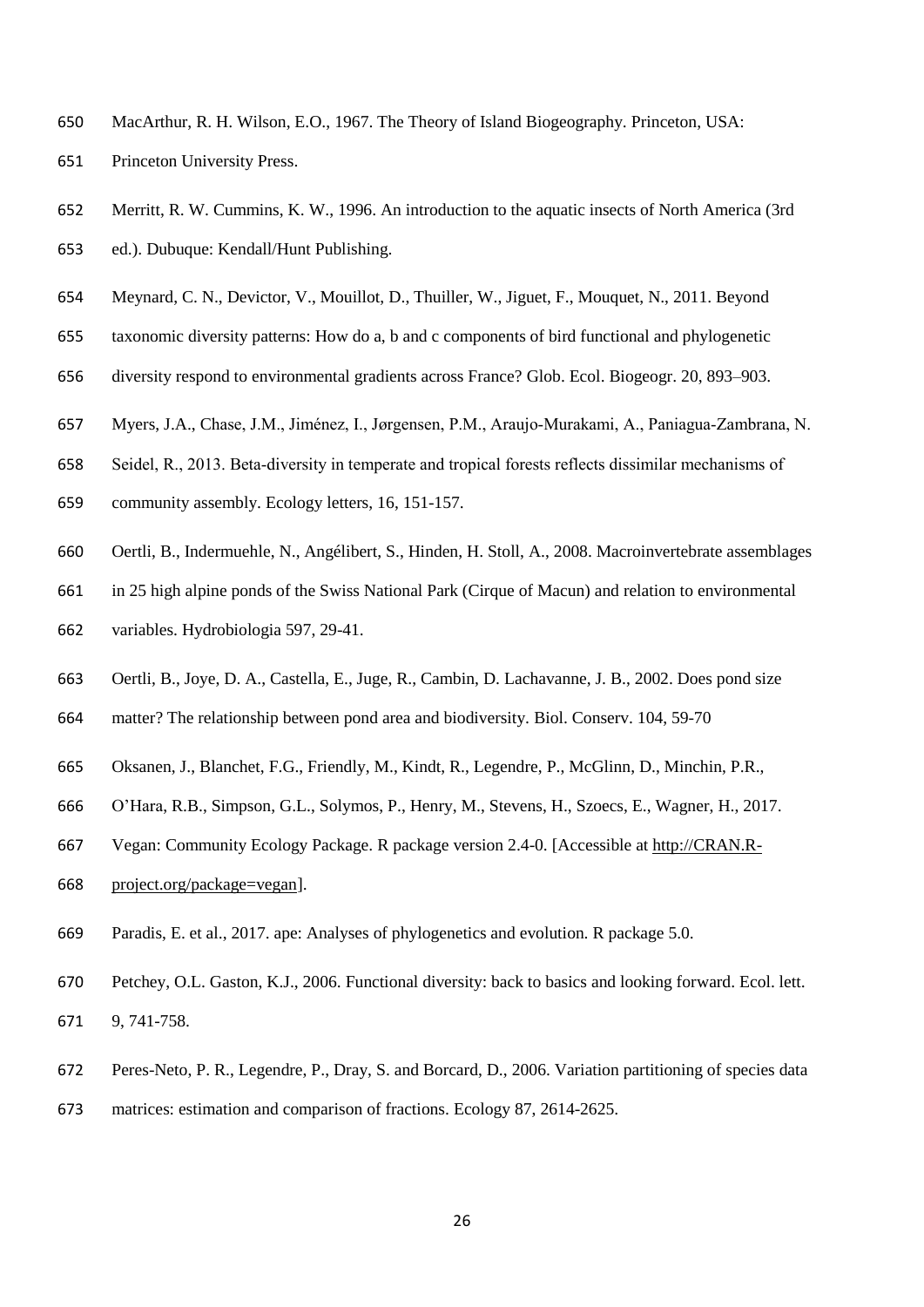- R Development Core Team., 2016. R: A Language and Environment for Statistical Computing. R Foundation for Statistical Computing.
- Ribeiro, R., Carretero, M.A., Sillero, N., Alarcos, G., Ortiz-Santaliestra, M., Lizana, M. Llorente,
- G.A., 2011. The pond network: can structural connectivity reflect on (amphibian) biodiversity
- patterns? Landsc. Ecol. 26, 673-682.
- Richardson, D.M. Whittaker, R. J., 2010. Conservation biogeography–foundations, concepts and challenges. Divers. Distrib. 16, 313-320.
- Ricklefs, R.E., 2004. A comprehensive framework for global patterns in biodiversity. Ecol. Lett. 7, 1- 15.
- Rocha, M.P., Bini, L.M., Domisch, S., Tolonen, K.T., Jyrkänkallio-Mikkola, J., Soininen, J., Hjort, J.
- Heino, J., 2018. Local environment and space drive multiple facets of stream macroinvertebrate beta diversity. J. Biogeogr. in press.
- Ruhi, A., Boix, D., Gascon, S., Sala, J., Batzer, D., 2013. Functional and phylogenetic relatedness in
- temporary wetland invertebrates: Current macroecological patterns and implications for future
- climatic change scenarios. PLoS One 8, e81739.
- Rundle, S. D., Foggo, A., Choiseul, V. Bilton, D. T., 2002. Are distribution patterns linked to
- dispersal mechanisms? An investigation using pond invertebrate assemblages. Freshwater Biol. 47, 1571-1581.
- Sayer, C. D., Andrews, K., Shilland, E., Edmonds, N., Edmonds‐Brown, R., Patmore, I. R., Emson, D.
- Axmacher, J., 2012. The role of pond management for biodiversity conservation in an agricultural
- landscape. Aquat. Conserv. Mar. Freshw. Ecosys. 22, 626-638.
- Savage, A. A., 1989. Adults of the British aquatic Hemiptera Heteroptera: a key with ecological notes.
- Freshwater Biological Association Scientific Publication No. 50, Cumbria, UK: Freshwater Biological Association.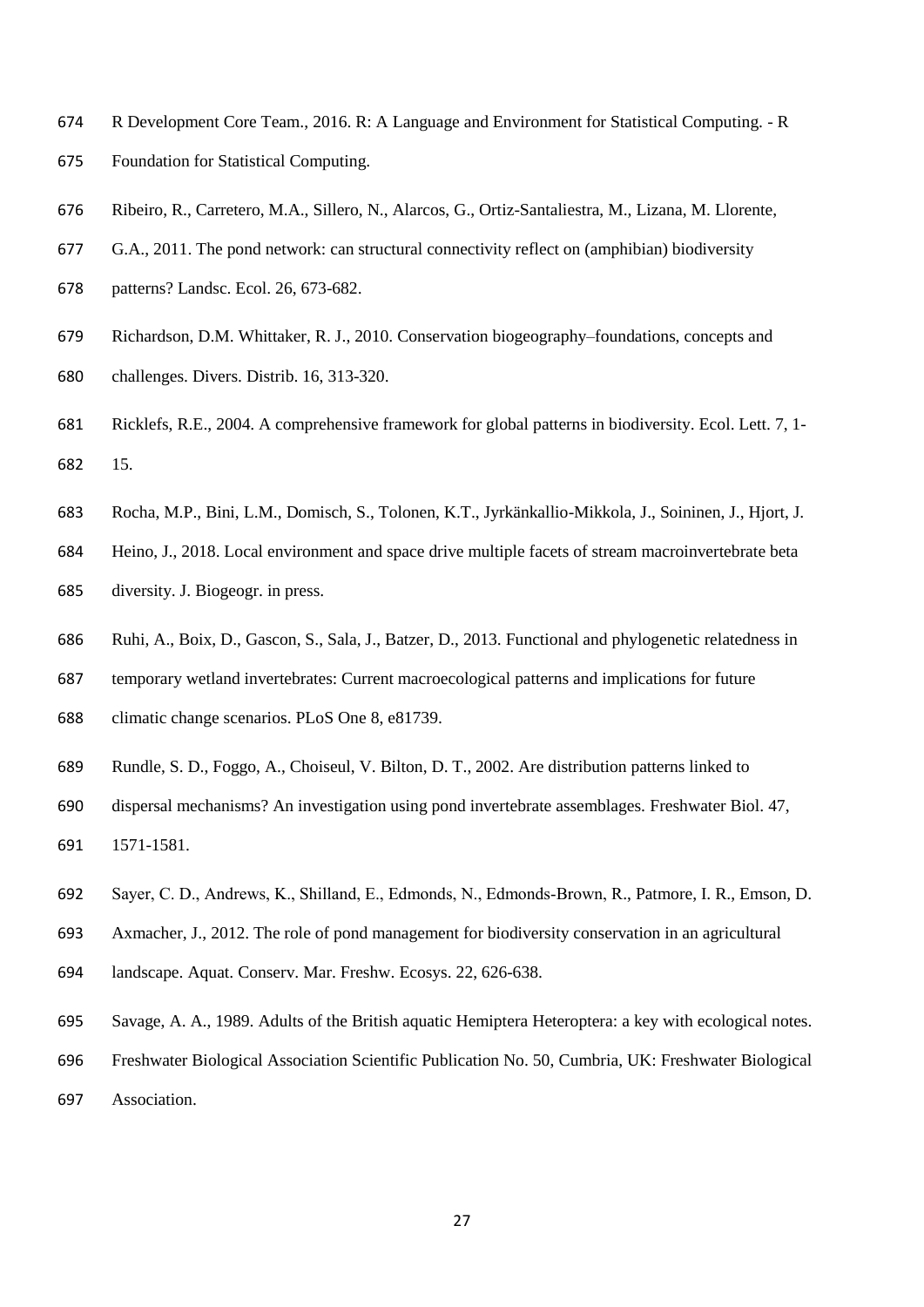- Schmera, D., Podani, J., Heino, J., Erős, T., Poff, N. L., 2015. A proposed unified terminology of
- species traits in stream ecology. Freshw. Sci. 34, 823–830.
- Siqueira, T., Bini, L.M., Roque, F.O., Marques Couceiro, S.R., Trivinho‐Strixino, S., Cottenie, K.,
- 2012. Common and rare species respond to similar niche processes in macroinvertebrate
- metacommunities. Ecography, 35, 83-192.
- Smith, K. G. V., 1989. An introduction to the immature stages of British flies Diptera Larva, with
- notes on eggs, Puparia and Pupae. London, UK: Royal Entomological Society of London.
- Socolar, J. B., Gilroy, J. J., Kunin, W. E. Edwards, D. P., 2016. How should beta-diversity inform
- biodiversity conservation? Trends Ecol. Evol. 31, 67-80.
- Soininen, J., 2016. Spatial structure in ecological communities a quantitative analysis. Oikos 125, 708  $160 - 166$ .
- Stein, A., Gerstner, K., Kreft, H., 2014. Environmental heterogeneity as a universal driver of species richness across taxa, biomes and spatial scales. Ecol. Lett. 17, 866-880.
- Strayer, D.L. Dudgeon, D., 2010. Freshwater biodiversity conservation: recent progress and future challenges. J. North Am. Benthological Soc. 29, 344-358.
- Strecker, A. L., Olden, J. D., Whittier, J. B., Paukert, C. P., 2011. Defining conservation priorities for
- freshwater fishes according to taxonomic, functional, and phylogenetic diversity. Ecol. Appl. 21, 3002–3013.
- Tachet, H., Bournaud, M., Richoux, P. Usseglio-Polatera, P. 2010. Invertébrés d'eau douce:
- systématique, biologie, écologie. Paris, France: CNRS Editions.
- Thornhill, I.A., Biggs, J., Hill, M.J., Briers, R., Gledhill, D., Wood, P.J., Gee, J.H., Ledger, M.
- Hassall, C., 2018. The functional response and resilience in small waterbodies along land‐use and
- environmental gradients. Glob. Chang. Biol. 24, 3079-3092.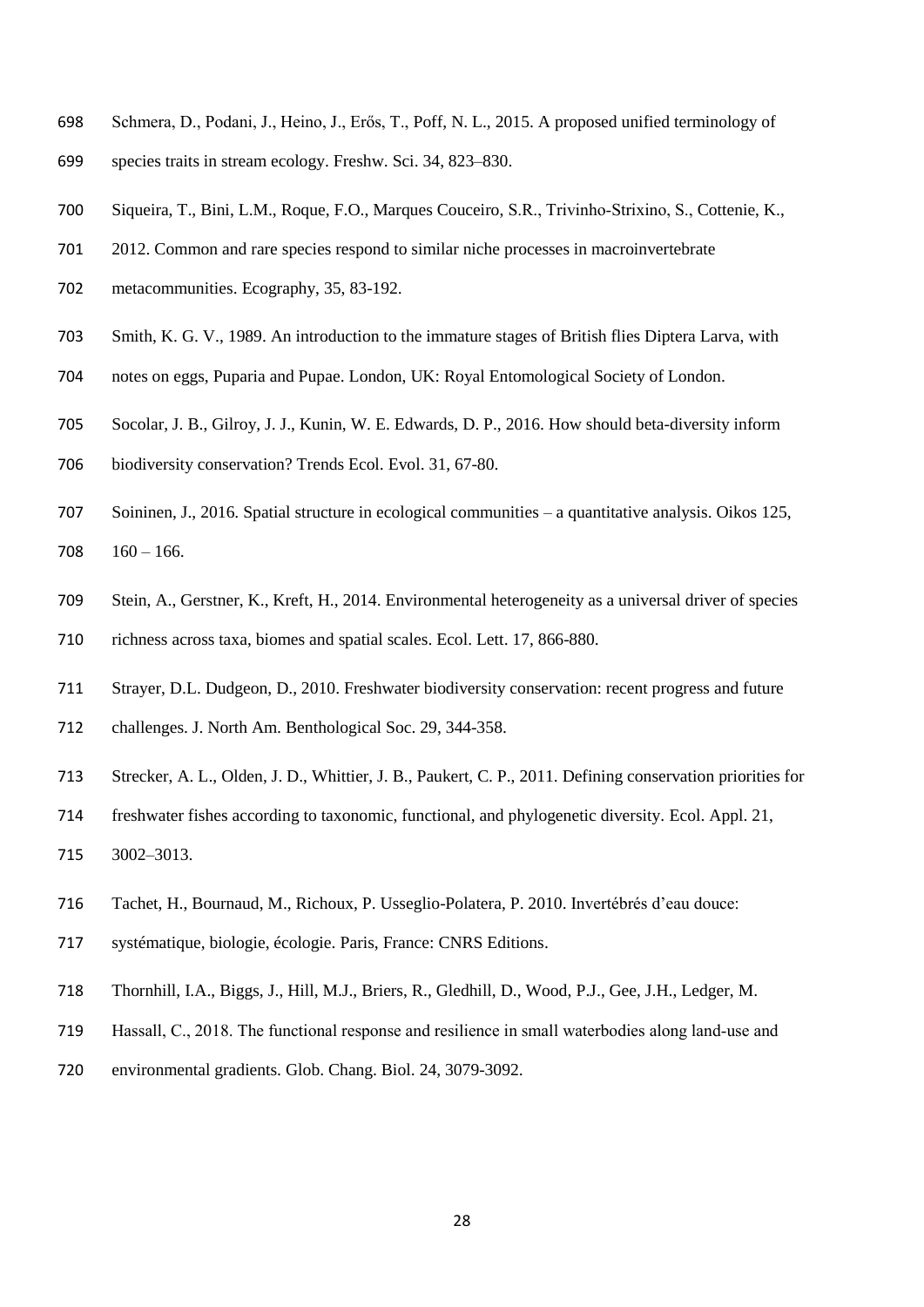- Usseglio‐Polatera, P., Bournaud, M., Richoux, P., Tachet, H., 2000. Biological and ecological traits of
- benthic freshwater macroinvertebrates: relationships and definition of groups with similar traits.
- Freshwater Biol. 43, 175–205.
- Vanschoenwinkel, B., De Vries, C., Seaman, M., Brendonck, L., 2007. The role of metacommunity
- processes in shaping invertebrate rock pool communities along a dispersal gradient. Oikos 116, 1255
- $726 1266.$
- Vanschoenwinkel, B., Buschke, F., Brendonck, L., 2013. Disturbance regime alters the impact of
- dispersal on alpha and beta diversity in a natural metacommunity. Ecology 94, 2547-2557.
- Viana, D. S., Figuerola, J., Schwenk, K., Manca, M., Hobaek, A., Mjelde, M., Preston, C. D., Gornall,
- R. J., Croft, M. J., King, R. A., Green, A. J. Santamaria, L., 2016. Assembly mechanisms determining
- high species turnover in aquatic communities over regional and continental scales. Ecography 39, 281 732  $-288$ .
- Villéger, S., Miranda, J.R., Hernandez, D.F. and Mouillot, D., 2012. Low functional β-diversity
- despite high taxonomic β-diversity among tropical estuarine fish communities. PloS One 7, p.e40679.
- Wallace, I. D., Wallace, B. Philipson, G. N. 2003. Case-bearing caddis larvae of Britain and Ireland.
- Freshwater Biological Association Scientific Publication No. 61, Cumbria, UK: Freshwater Biological Association.
- Webb, C. O. et al., 2002. Phylogenies and community ecology. Annu. Rev. Ecol. Evol. Syst. 33, 475 739  $-505$ .
- Wellnitz, T. and Poff, N.L., 2001. Functional redundancy in heterogeneous environments:
- 741 implications for conservation. Ecol. Lett. 4, 177-179.
- Whittaker, R. H., 1960. Vegetation of the Siskiyou Mountains, Oregon and California. Ecol. Monogr. 30, 279–338.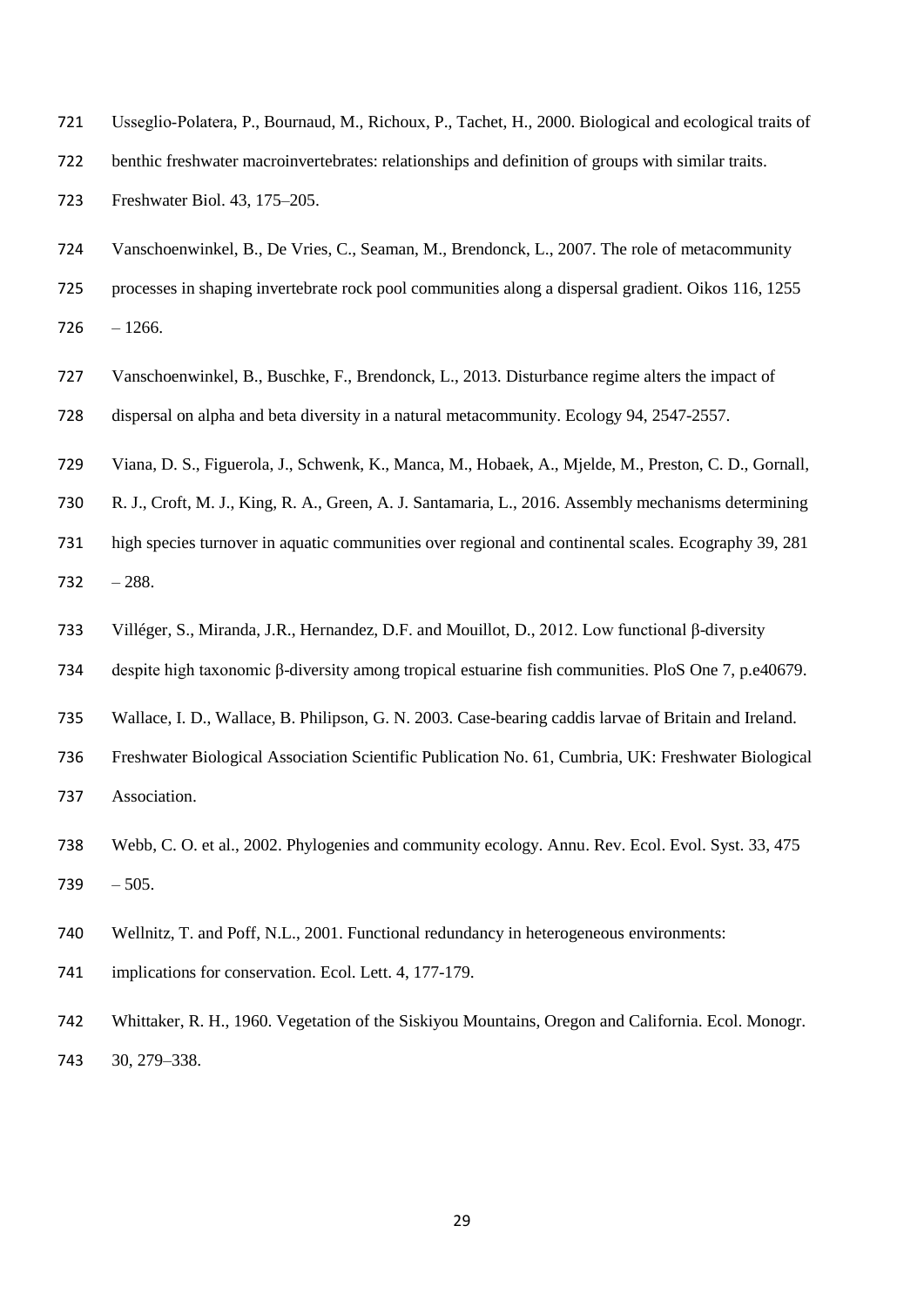- White, J. C., Hill, M. J., Bickerton, M. A., Wood, P. J., 2017. Macroinvertebrate taxonomic and
- functional trait compositions within lotic habitats affected by river restoration practices. Environ. Manage. 60, 513-525.
- Williams, P., Whitfield, M., Biggs, J., Bray, S., Fox, G., Nicolet, P., Sear, D., 2003. Comparative
- biodiversity of rivers, streams, ditches and ponds in an agricultural landscape in Southern England.
- Biol. Conserv. 115, 329 341.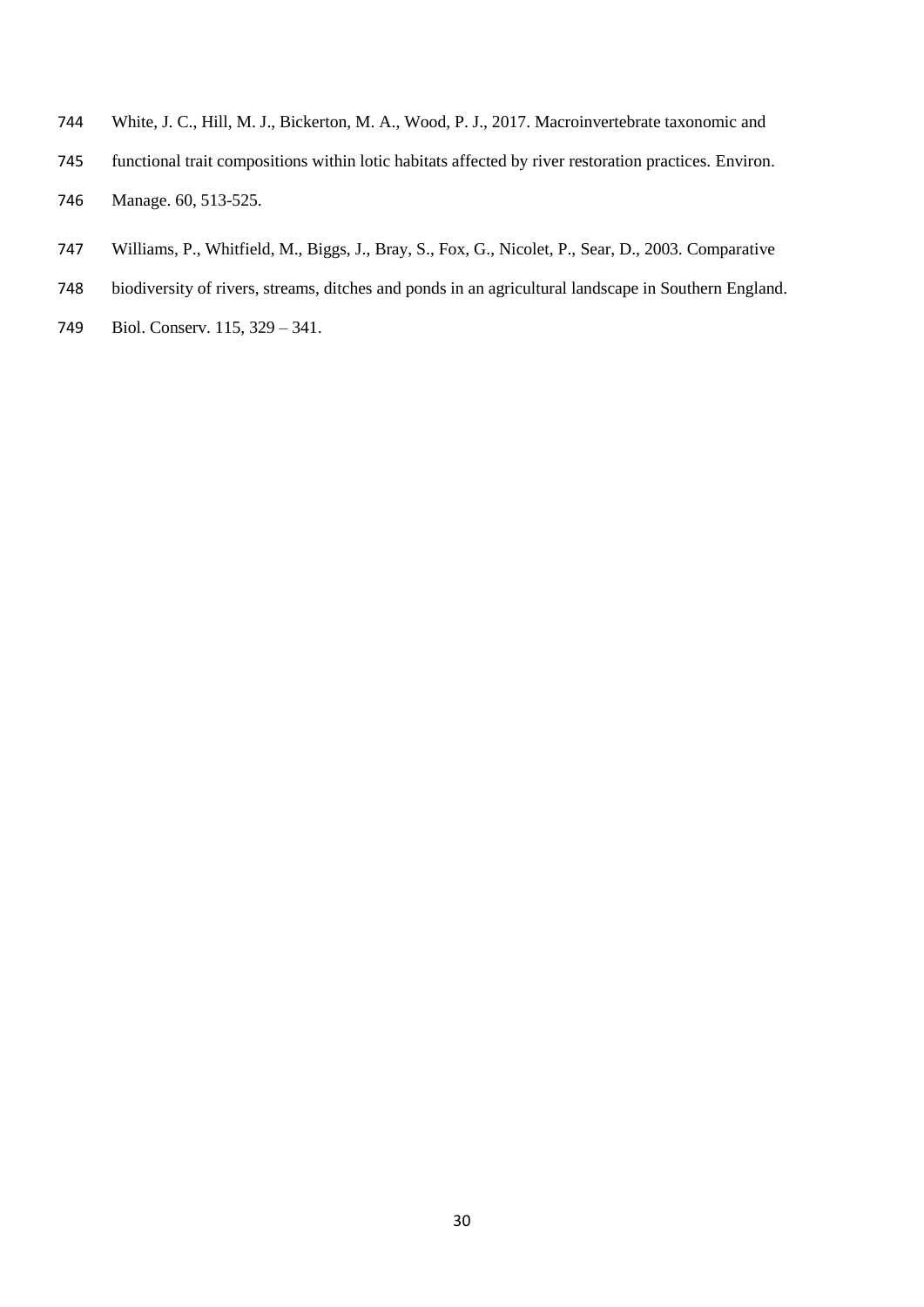## 750 **Tables**

| 751 Table 1. Descriptive statistics of measured environmental variables and biodiversity indices across the |  |
|-------------------------------------------------------------------------------------------------------------|--|
|-------------------------------------------------------------------------------------------------------------|--|

|  | 752 95 ponds selected for study. $MPD$ = mean pairwise distance, $SES$ = standard effects size. |  |  |  |  |
|--|-------------------------------------------------------------------------------------------------|--|--|--|--|
|--|-------------------------------------------------------------------------------------------------|--|--|--|--|

|                           | Mean  | Standard<br>Deviation | Coefficient<br>of Variation | Minimum          | Maximum |
|---------------------------|-------|-----------------------|-----------------------------|------------------|---------|
| Area $(m2)$               | 552.4 | 1457                  | 263.7                       | 0.8              | 9309    |
| Depth (cm)                | 60.7  | 54.9                  | 90.4                        | 4                | >100    |
| Pond Margin Shaded (%)    | 23.4  | 32.6                  | 139.1                       | $\theta$         | 100     |
| Emergent Macrophytes (%)  | 23.6  | 27.6                  | 116.9                       | $\boldsymbol{0}$ | 100     |
| Submerged Mactophytes (%) | 23.1  | 23.6                  | 102.2                       | $\boldsymbol{0}$ | 100     |
| Floating Macrophytes (%)  | 9.2   | 19.3                  | 210.4                       | $\overline{0}$   | 96.7    |
| pH                        | 7.8   | 0.6                   | 8                           | 6.2              | 9.8     |
| Conductivity              | 567.2 | 302.9                 | 53.4                        | 63.7             | 1494    |
| Dissolved Oxygen (%)      | 75.3  | 24.7                  | 32.8                        | 13.1             | 131.6   |
| Pond Isolation            | 9     | 7                     | 77.4                        | $\theta$         | 30      |
| Pond Connectivity         | 3     | 4.7                   | 178.1                       | $\boldsymbol{0}$ | 14      |
| Phylogenetic MPD          | 80.8  | 5.8                   | 7.1                         | 66.7             | 100     |
| Phylogenetic MPD SES      | 1.3   | 1.2                   | 96.4                        | $-2.3$           | 3.9     |
| <b>Functional MPD</b>     | 0.27  | 0.02                  | 8.6                         | 0.24             | 0.35    |
| <b>Functional MPD SES</b> | 1.15  | 0.99                  | 87.2                        | $-1.81$          | 2.85    |
| <b>Taxonomic Richness</b> | 29.5  | 19.5                  | 66.3                        | 2                | 73      |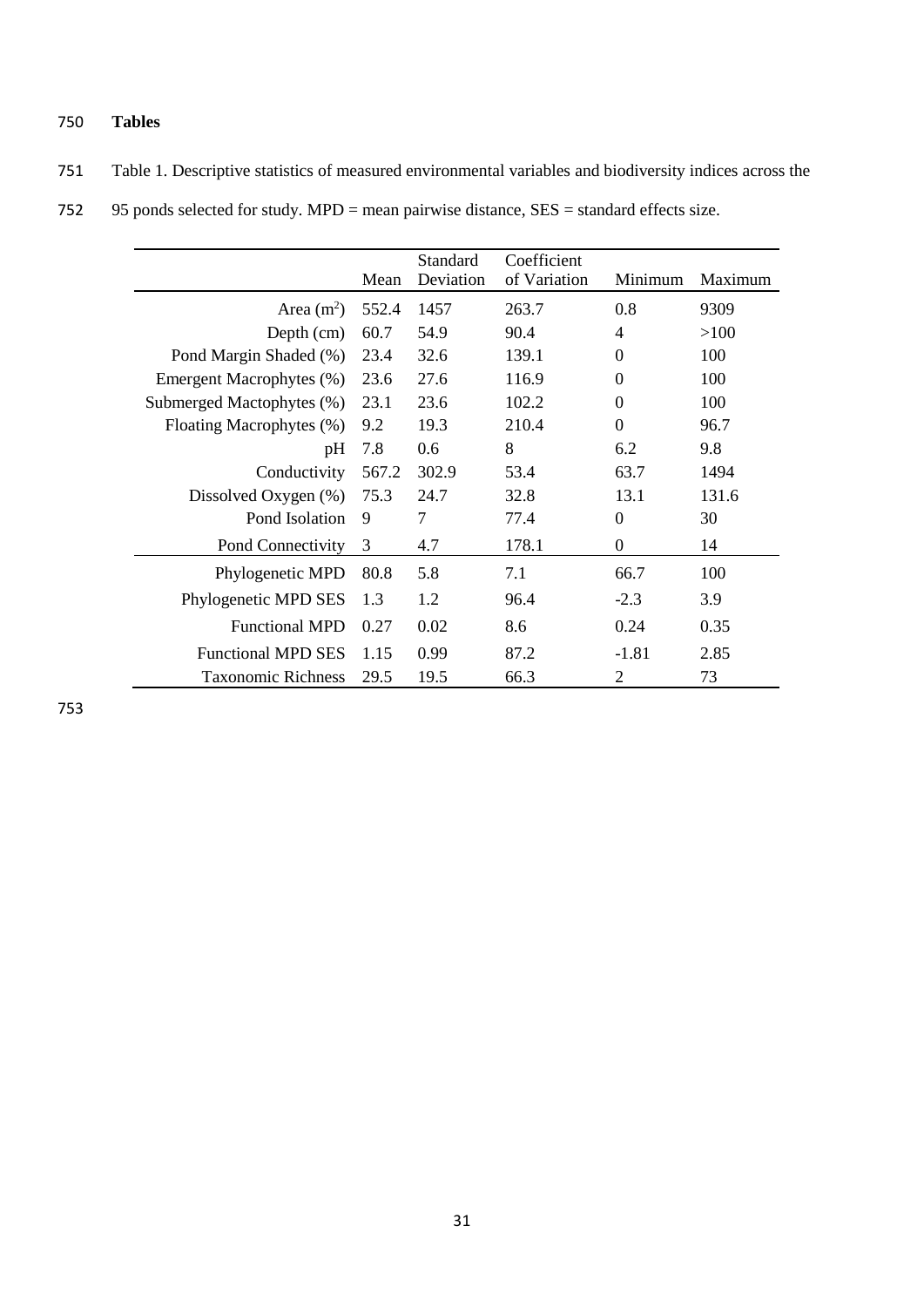#### **Figure legends**

 **Figure 1.** Scatter plots of species richness and (a) functional alpha diversity and (b) phylogenetic alpha diversity.

 **Figure 2.** The relative contribution of PCNM eigenvectors, hydrological proximity effects, landscape type (urban/non-urban) and local environmental variables to: (a) functional alpha diversity (mean pairwise distance), (b) phylogenetic alpha diversity (mean pairwise distances), and (c) taxonomic 760 alpha diversity. Negative fractions are not presented in the figure. Values represent the adjusted  $\mathbb{R}^2$  values. **Figure 3.** The relative contribution of PCNM eigenvectors, hydrological proximity effects, landscape type (urban/non-urban) and local environmental variables to: (a) total phylogenetic beta diversity, (b) total functional beta diversity, (c) phylogenetic turnover, (d) functional turnover, (e) the nestedness

component of phylogenetic beta diversity, and (f) the nestedness component of functional beta

766 diversity. Negative fractions are not presented in the figure. Values represent the adjusted  $R^2$  values.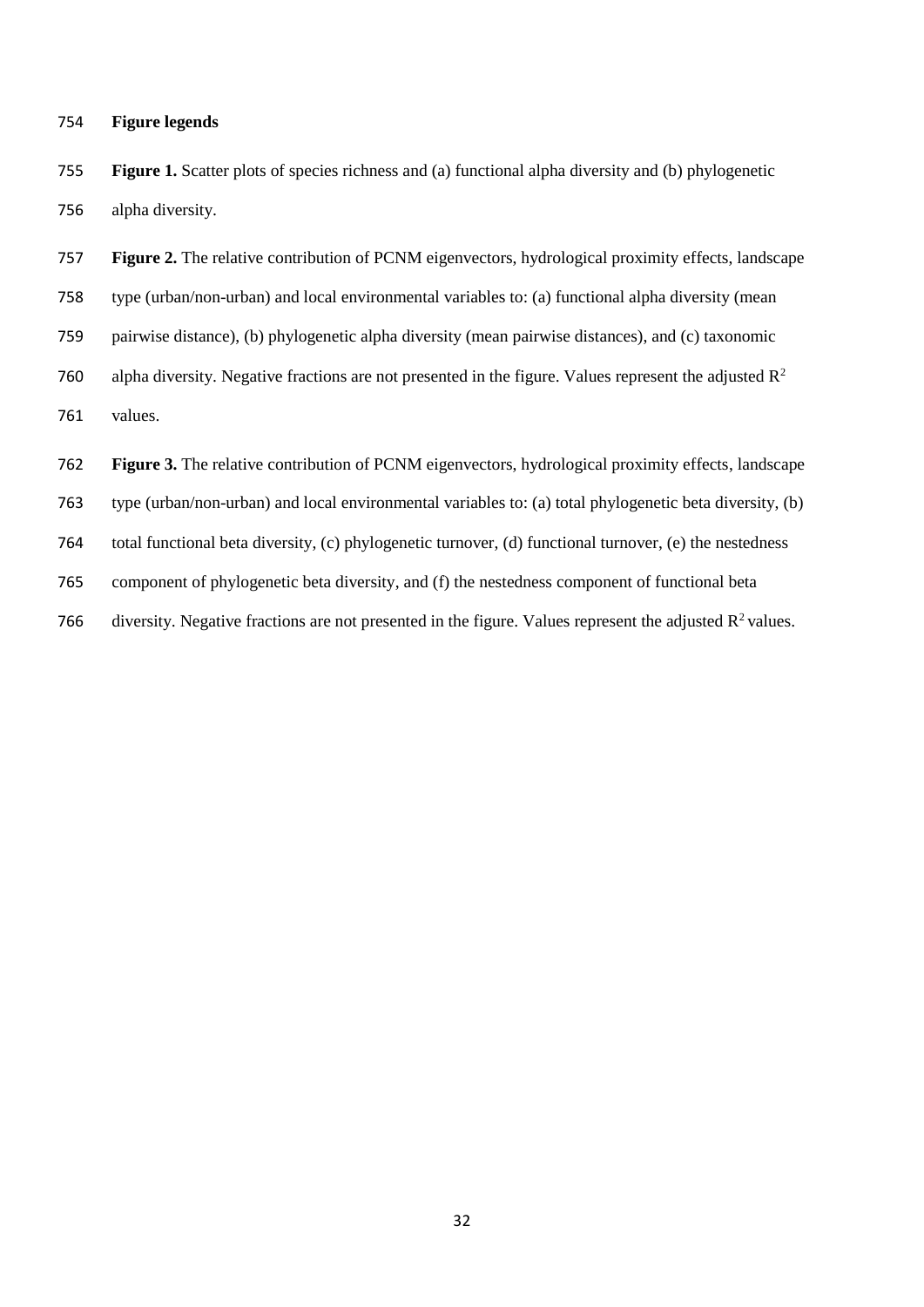## **Figures**

## Figure 1

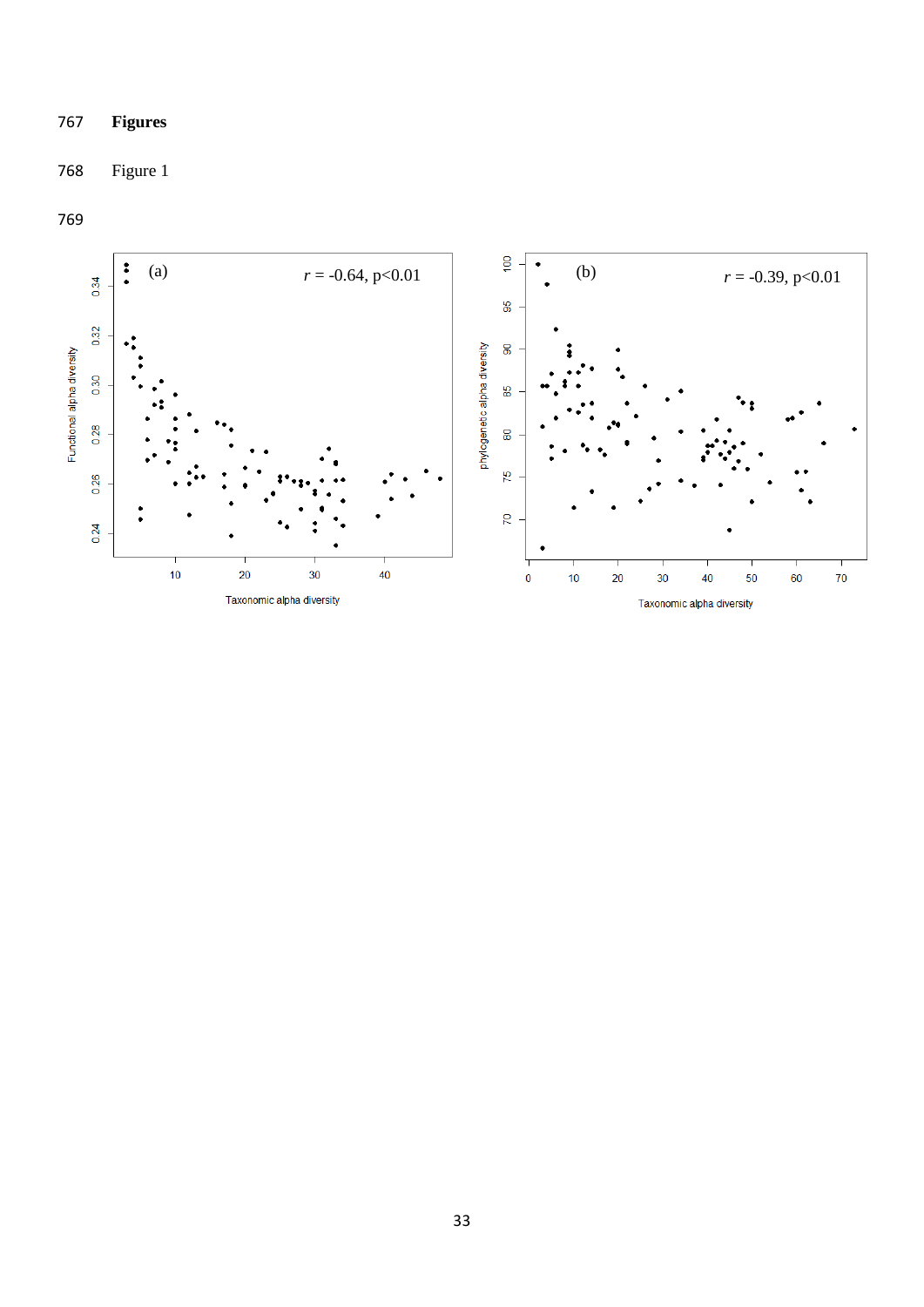